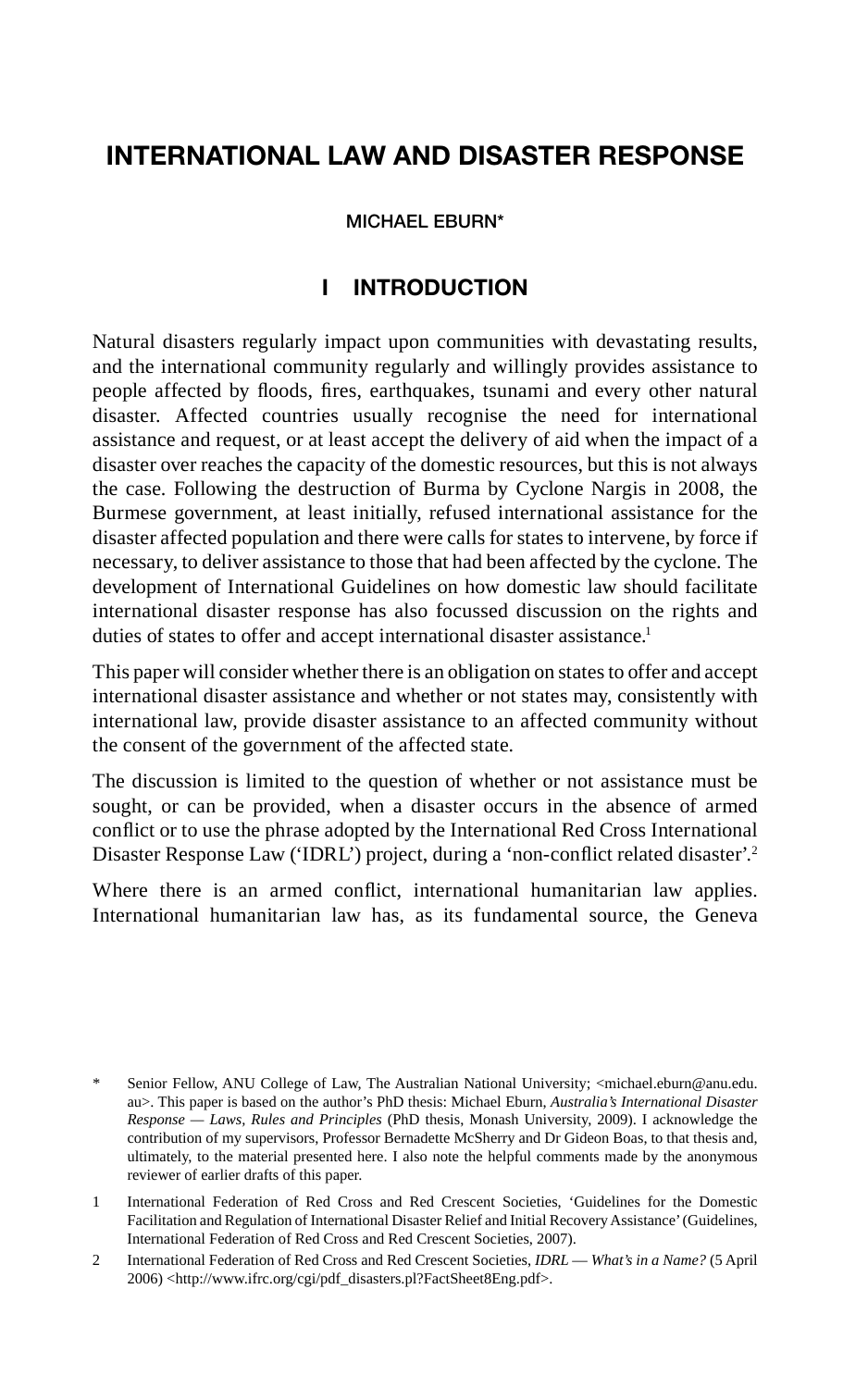Conventions of 1949 and their Additional Protocols of 1977.<sup>3</sup> Provisions in Convention  $(IV)^4$  and *Additional Protocol*  $I^5$  provide that parties to an armed conflict must allow international organisations to provide relief to the civilian population. Other obligations under international law provide that: states must accept offers of international assistance where they are unable to adequately provide for the population in an occupied territory;<sup>6</sup> they must allow the free entry of relief goods and facilitate the distribution of those goods;<sup>7</sup> they must allow the Red Cross and other humanitarian organisations to perform their work with the affected populations.<sup>8</sup> Finally, they must respect civil defence organisations not only from the occupied country but also from other countries and allow them to perform their civil defence tasks.<sup>9</sup> All these obligations have been accepted by

- 3 *Convention (I) for the Amelioration of the Condition of the Wounded and Sick in Armed Forces in the Field*, opened for signature 12 August 1949, 75 UNTS 32 (entered into force 21 October 1950); *Convention (II) for the Amelioration of the Condition of Wounded, Sick and Shipwrecked Members of Armed Forces at Sea*, opened for signature 12 August 1949, 75 UNTS 86 (entered into force 21 October 1950); *Convention (III) Relative to the Treatment of Prisoners of War*, opened for signature 12 August 1949, 75 UNTS 136 (entered into force 21 October 1950); *Convention (IV) Relative to the Protection of Civilian Persons in Time of War*, opened for signature 12 August 1949, 75 UNTS 288 (entered into force 21 October 1950); *Protocol Additional to the Geneva Conventions of 12 August*  1949, and Relating to the Protection of Victims of International Armed Conflicts (Protocol I), opened for signature 8 June 1977, 1125 UNTS 4 (entered into force 7 December 1978); *Protocol Additional to the Geneva Conventions of 12 August 1949, and Relating to the Protection of Victims of Non-International Armed Confl icts (Protocol II)*, opened for signature 8 June 1977, 1125 UNTS 610 (entered into force 7 December 1978); *Protocol Additional to the Geneva Conventions of 12 August 1949, and Relating to the Adoption of an Additional Distinctive Emblem (Protocol III)*, opened for signature 8 December 2005, 2404 UNTS 261 (entered into force 14 January 2007).
- 4 *Convention (IV) Relative to the Protection of Civilian Persons in Time of War*, opened for signature 12 August 1949, 75 UNTS 288 (entered into force 21 October 1950).
- 5 *Protocol Additional to the Geneva Conventions of 12 August 1949, and Relating to the Protection of Victims of International Armed Confl icts (Protocol I)*, opened for signature 8 June 1977, 1125 UNTS 4 (entered into force 7 December 1978) art 70(1).
- 6 *Convention (IV) Relative to the Protection of Civilian Persons in Time of War*, opened for signature 12 August 1949, 75 UNTS 288 (entered into force 21 October 1950) art 59; *Protocol Additional to the Geneva Conventions of 12 August 1949, and Relating to the Protection of Victims of International Armed Confl icts (Protocol I)*, opened for signature 8 June 1977, 1125 UNTS 4 (entered into force 7 December 1978) art 70(1).
- 7 *Convention (IV) Relative to the Protection of Civilian Persons in Time of War*, opened for signature 12 August 1949, 75 UNTS 288 (entered into force 21 October 1950) arts 59–61; *Protocol Additional to the Geneva Conventions of 12 August 1949, and Relating to the Protection of Victims of International Armed Confl icts (Protocol I)*, opened for signature 8 June 1977, 1125 UNTS 4 (entered into force 7 December 1978) art 70(2).
- 8 *Convention (IV) Relative to the Protection of Civilian Persons in Time of War*, opened for signature 12 August 1949, 75 UNTS 288 (entered into force 21 October 1950) art 63; *Protocol Additional to the Geneva Conventions of 12 August 1949, and Relating to the Protection of Victims of International Armed Conflicts (Protocol I)*, opened for signature 8 June 1977, 1125 UNTS 4 (entered into force 7 December 1978) art 81.
- 9 *Protocol Additional to the Geneva Conventions of 12 August 1949, and Relating to the Protection of Victims of International Armed Confl icts (Protocol I)*, opened for signature 8 June 1977, 1125 UNTS 4 (entered into force 7 December 1978) arts 62–4.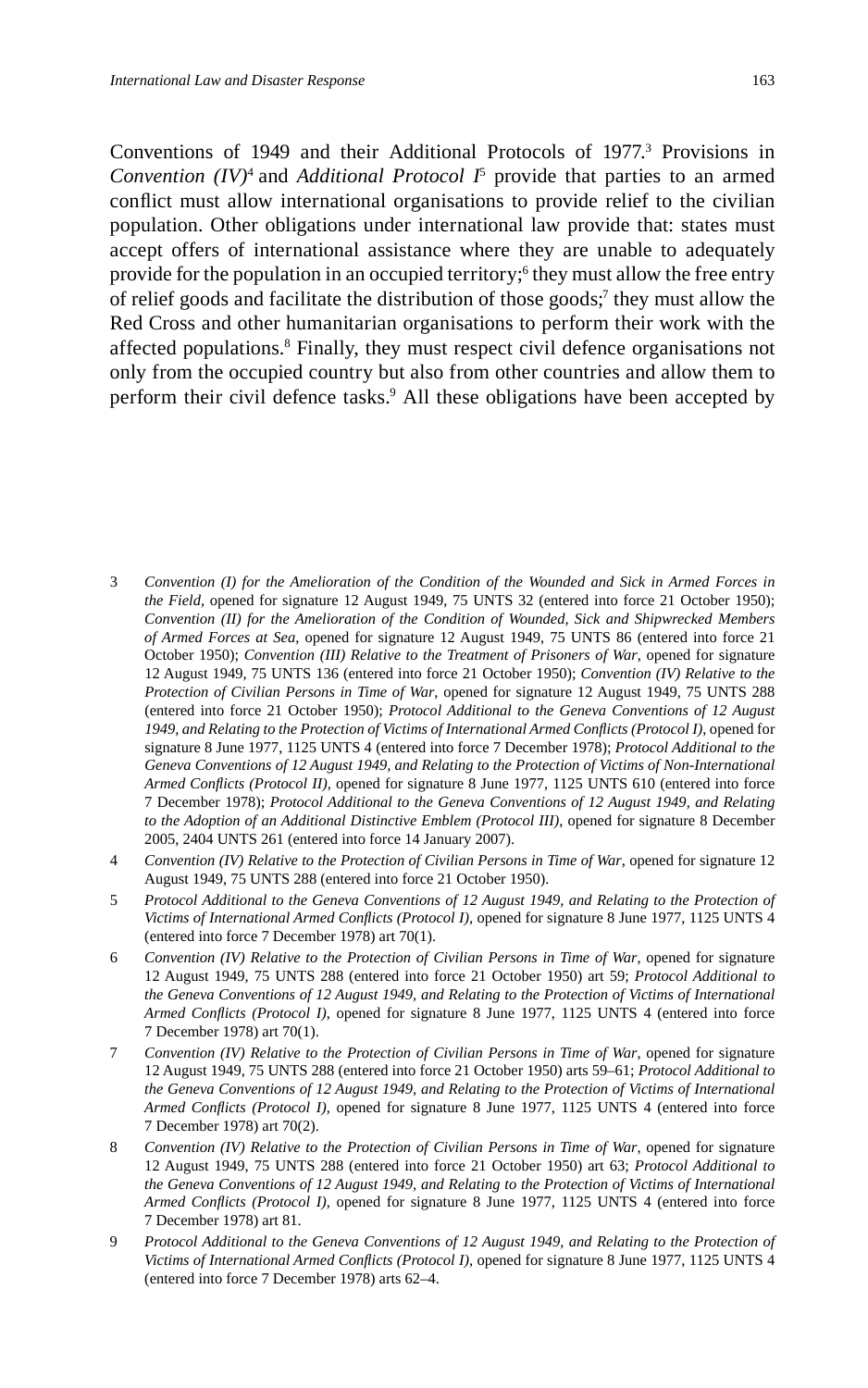the majority of countries in the world as there has been universal acceptance of the Geneva Conventions and near universal acceptance of *Additional Protocol I*. 10

However, where there is a disaster but no armed conflict, neither the Geneva Conventions nor the Additional Protocols apply. In those circumstances, and absent a specific convention, the questions of who can provide relief, what is the role of international organisations, and what is the status to be afforded to relief personnel and consignments are unsettled. It is because the law is unsettled in this area that this paper will consider the legality of international disaster responses in the absence of armed conflict.

It is argued that there is no binding legal obligation to offer or accept aid. It is also argued that in some extreme circumstances, the delivery of aid without the consent of the affected state could be consistent with international law but the circumstances where that conclusion would apply are so extreme as to be almost fanciful. The conclusion is, therefore, that notwithstanding an increased international interest in how states respond to natural disasters, there is no obligation upon states to seek international disaster assistance and no practical right or power to provide assistance to a disaster affected community without the consent of the government of the affected state.

# **II IS THERE AN INTERNATIONAL OBLIGATION TO SEND OR RECEIVE AID?**

The question of international disaster assistance has been of interest to international lawyers for many years. de Vattel believed that natural law bound both on 'men' and on states, and that the rules of which could be determined from observing the nature of men.11 He observed that

every man realizes that he could not live happily or improve his condition without the help and intercourse with other men. Therefore, since nature has constituted men thus, it is clear that it means them to live together and mutually aid and assist one another.<sup>12</sup>

Applying his analogy, that 'men' and states live in a morally equivalent world, he argued that it followed that states, like 'men', have an imperfect obligation to assist other states in times of need. The obligation is imperfect as it is up to each state to determine what aid it can afford to give and no state is required to sacrifice its own self-preservation or needs for those of another. Although an affected state may ask for assistance, it is up to the potential donor to determine

<sup>10</sup> Jean-Philippe Lavoyer, *A Milestone for International Humanitarian Law* (22 September 2006) International Committee of the Red Cross <http://icrc.org/web/eng/siteeng0.nsf/html/genevaconventions-statement-220906?opendocument>; International Committee of the Red Cross, *International Humanitarian Law* — *Treaties & Documents* (6 March 2009) <http://www.icrc.org/ihl. nsf/CONVPRES?OpenView>.

<sup>11</sup> Emerich de Vattel, *The Law of Nations or the Principles of Natural Law; Applied to the Conduct and to the*  Affairs of Nations and of Sovereigns (Carnegie Institution of Washington, first published 1758, 1916 ed) 5.

<sup>12</sup> Ibid.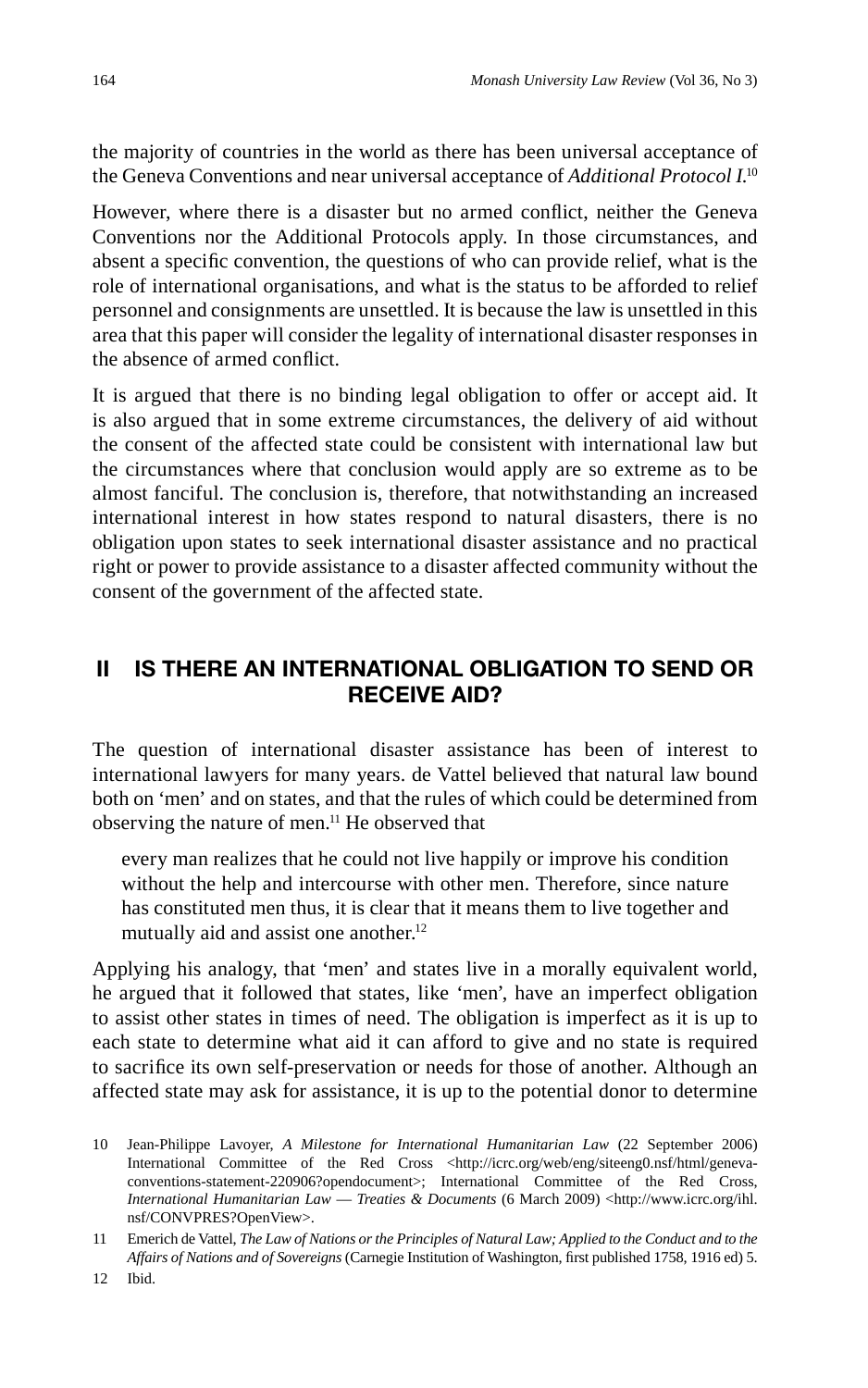what if any assistance it can or should give.<sup>13</sup> He believed there was no binding obligation to force nations to assist one another but '[t]o give assistance in such dire straits is so instinctive an act of humanity that hardly any civilized Nation is to be found which would refuse absolutely to do so'.14

In the  $19<sup>th</sup>$  century de Vattel's 'natural law' theory gave way to positivism, the view that international law is created by the will of the states.<sup>15</sup> and then to subsequent modern theories of international law.16 Although de Vattel's theory of law is no longer accepted, his writings demonstrate that the issue of international disaster response has been a matter of continuing interest to international lawyers.

#### **A** *International Conventions*

Between the period of de Vattel and the establishment of the League of Nations in the aftermath of World War I, states made no attempt to identify or formalise the laws that would govern the delivery of international aid. Without a binding legal obligation, states were free to ask for, and to give, aid as they saw fit.<sup>17</sup>

#### **1** *The International Relief Union*

In 1921, following the 1908 Messina earthquake, the President of the Italian Red Cross, Senator Giovanni Ciraolo, suggested that the international community establish an 'International Federation for Mutual Relief to Peoples Overtaken by Disaster'.<sup>18</sup> The proposal was adopted by the League of Nations in 1927, and on 27 December 1932, the Convention and Statute Establishing the International Relief Union<sup>19</sup> ('the Union') entered into force. 'This was the first, and so far, only instance of States establishing a treaty-based system for responding to natural disasters'.20

- 13 Ibid 114–16.
- 14 Ibid 115.
- 15 Gillian D Triggs, *International Law: Contemporary Principles and Practices* (LexisNexis Butterworths, 2006) 12. See also *The Case of the S. 'Lotus': France v Turkey* (1927) 10 PCIJ Reports 4, in Eric Heinze and Malgosia Fitzmaurice, *Landmark Cases in Public International Law* (Kluwer Law International, 1998) 33.
- 16 Triggs, above n 15, 13–17; Alan Boyle and Christine Chinkin, *The Making of International Law* (Oxford University Press, 2007) 10–19.
- 17 Peter Macalister-Smith, *International Humanitarian Assistance: Disaster Relief Actions in International Law and Organization* (Martinus Nijhoff Publishers, 1985); John Hutchinson, 'Disasters and the International Order: Earthquakes, Humanitarians and the Ciraolo Project' (2000) 22 *International History Review* 1; David P Fidler, 'Disaster Relief and Governance after the Indian Ocean Tsunami: What Role for International Law?' (2005) 6 *Melbourne Journal of International Law* 458; Alejandra de Urioste, 'When Will Help Be on the Way? The Status of International Disaster Response Law' (2006) 15 *Tulane Journal of International and Comparative Law* 182.
- 18 'Question of the Establishment of an International Union for the Relief of Peoples Overtaken by Disaster' (1925) 6 League of Nations Official Journal 1257, 1259.
- 19 *Convention and Statute Establishing an International Relief Union*, opened for signature 12 July 1927, CXXXV (1932–33) LNTS 247 (entered into force 27 December 1932).
- 20 de Urioste, above n 17, 184.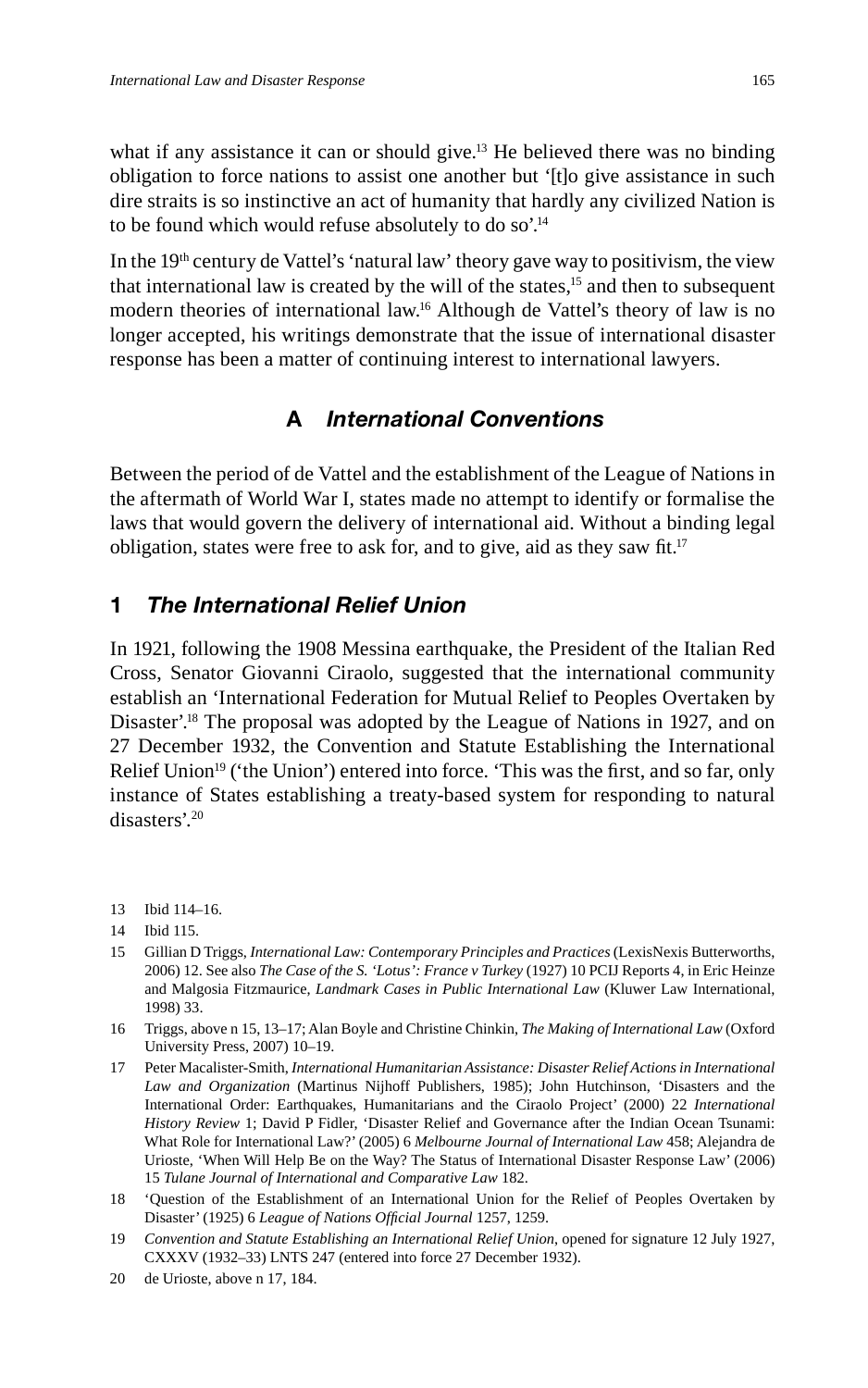The Union was intended to serve as a clearing house for international aid. Member states were required to make an initial contribution to the Union in the same share as their contribution to the League, $^{21}$  but thereafter the Union was to be funded by voluntary donations.<sup>22</sup> States seeking assistance could apply to the Union and relief would be provided in accordance with the Convention, thereby establishing that assistance was given 'as an act not of charity but of justice'.<sup>23</sup> Aid would be given by the international community, acting through the Union, rather than by direct state-to-state aid to ensure that the delivery of aid was seen as humanitarian only, and did not create any bonds of obligation.

Article 3 of the Convention provided that the Union was to operate for the benefit of all stricken people, irrespective of nationality or any other distinctions, while also limiting the Union's actions to disasters occurring in the territory of the parties. Article 4 of the Convention provided that the Union's operations were to be undertaken only with the consent of the state concerned. These two articles embodied the two main principles of the Union; namely, respect for the territorial sovereignty of parties and non-discrimination in assistance.<sup>24</sup> The Convention did not, however, 'expressly formulate the right of relief'.25

The International Relief Union provided operational assistance in only two disasters: in 1934, following an earthquake in Orissa and in 1935, following an earthquake in Baluchistan.<sup>26</sup> The Union continued, at least in theory, following the establishment of the United Nations but efforts to revive it were unsuccessful and the Union's assets and functions were finally transferred to the United Nations Economic and Social Council in  $1967<sup>27</sup>$  Despite the lack of practical success, Macalister-Smith argues that:

the IRU's activities are of significance not for their achievements in the field, but rather as evidence of the early recognition by States of the need for collaboration in matters of humanitarian assistance through international organization, on the foundations of international law.28

#### **2** *1984 Draft Convention*

In 1984 there was a proposed draft convention to deal with the delivery of international aid, but it was not adopted. This draft convention<sup>29</sup> noted that 'the international community has willingly rendered assistance' during disasters but recalled

- 24 Macalister-Smith, *International Humanitarian Assistance*, above n 17, 19.
- 25 Ibid 20.
- 26 Peter Macalister-Smith, 'The International Relief Union: Reflections on the Convention Establishing an International Relief Union of July 12, 1927' (1986) 54 *Tijdschrift voor Rechtsgeschiedenis* 363, 370.

<sup>21</sup> *Convention and Statute Establishing an International Relief Union*, opened for signature 12 July 1927, CXXXV (1932–33) LNTS 247, art 8 (entered into force 27 December 1932).

<sup>22</sup> Ibid art 12.

<sup>23 &#</sup>x27;Question of the Establishment of an International Union', above n 18, 1260.

<sup>27</sup> Ibid 371–2.

<sup>28</sup> Macalister-Smith, *International Humanitarian Assistance*, above n 17, 21.

<sup>29</sup> *Draft Convention on Expediting the Delivery of Emergency Assistance* (1984) in ibid 222–30.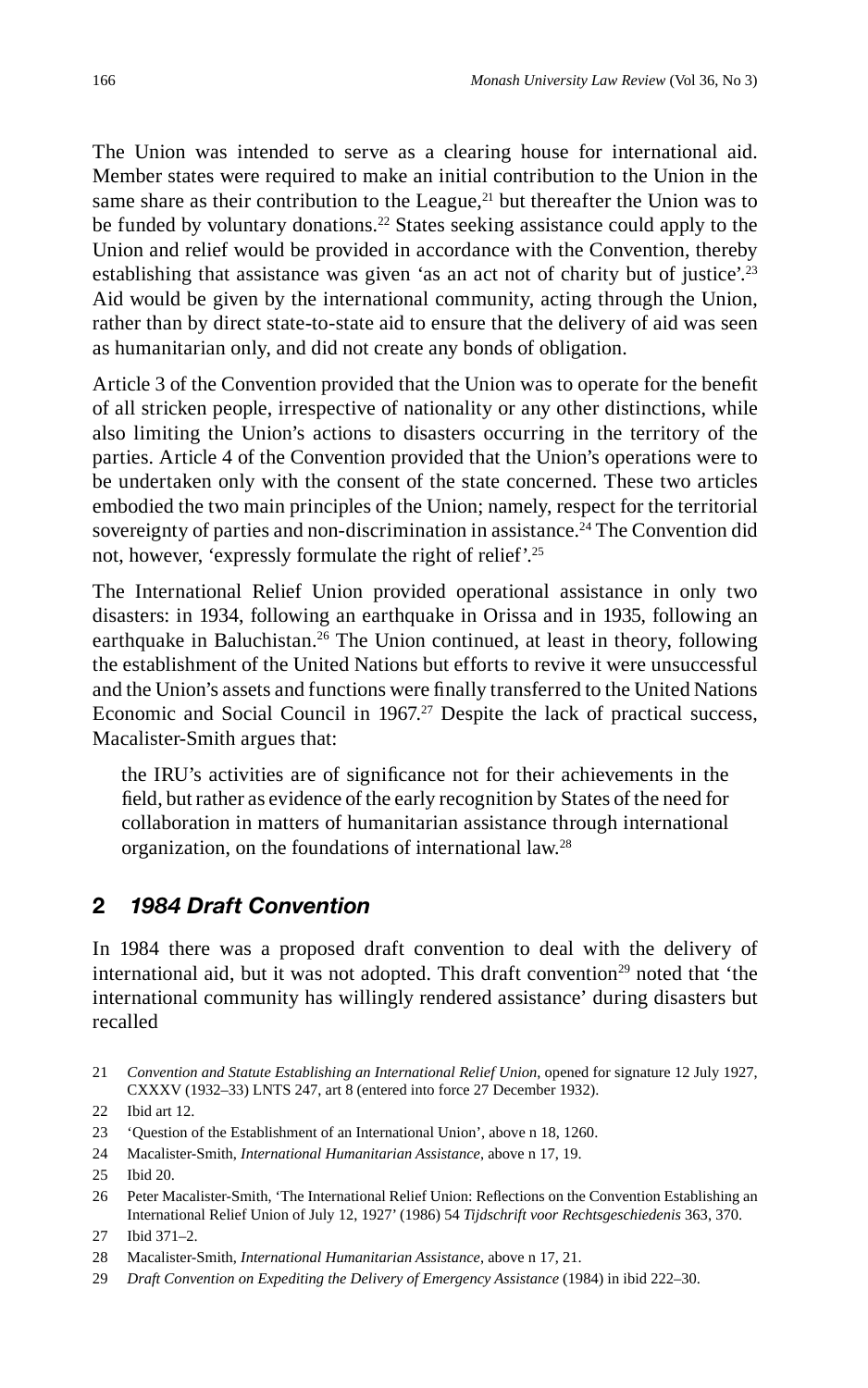the principle duty of States to cooperate with one another in accordance with the Charter [of the United Nations] and the principles of sovereign equality of States and non-intervention with the domestic jurisdiction of any State.<sup>30</sup>

The draft convention in no way suggested that assisting affected states, or accepting assistance, was a legal obligation. An offer of assistance was to be made voluntarily, and reference to the principles of sovereign equality and nonintervention confirmed that acceptance of aid was a matter for the affected state.

Today there are no binding international conventions in the area of disaster relief in the absence of armed conflict. In cases of armed conflict, the Geneva Conventions of 1949 and the Protocols of  $1977<sup>31</sup>$  apply but there is no equivalent convention to establish similar obligations during a natural disaster.

#### **B** *Customary International Law*

Having identified that there are no binding international conventions in the area it is appropriate to look to 'international custom, as evidence of a general practice accepted as law'.<sup>32</sup> There are significant difficulties in determining the existence of a principle of customary international law.<sup>33</sup> The requirement to show that states subjectively accept that action is required by law, rather than rules of custom, courtesy or convenience, is 'implicit in the very notion of *opinio juris sive necessitatis*'.34 It is not practical to consider all examples of state practice or to establish whether or not there is the necessary *opinio juris* to show that states accept or deliver aid because they believe that such action is required by law. This discussion will, therefore, review statements made by the international community in the forum of the United Nations, and academic commentary, to determine if there is any evidence of customary international law requiring states to send or accept international disaster relief.

- 32 *Statute of the International Court of Justice* art 38(1)(b).
- 33 Ibid.

<sup>30</sup> Ibid 222.

<sup>31</sup> *Convention (I) for the Amelioration of the Condition of the Wounded and Sick in Armed Forces in the Field*, opened for signature 12 August 1949, 75 UNTS 32 (entered into force 21 October 1950); *Convention (II) for the Amelioration of the Condition of Wounded, Sick and Shipwrecked Members of Armed Forces at Sea*, opened for signature 12 August 1949, 75 UNTS 86 (entered into force 21 October 1950); *Convention (III) Relative to the Treatment of Prisoners of War*, opened for signature 12 August 1949, 75 UNTS 136 (entered into force 21 October 1950); *Convention (IV) Relative to the Protection of Civilian Persons in Time of War*, opened for signature 12 August 1949, 75 UNTS 288 (entered into force 21 October 1950); *Protocol Additional to the Geneva Conventions of 12 August*  1949, and Relating to the Protection of Victims of International Armed Conflicts (Protocol I), opened for signature 8 June 1977, 1125 UNTS 4 (entered into force 7 December 1978); *Protocol Additional to the Geneva Conventions of 12 August 1949, and Relating to the Protection of Victims of Non-International Armed Conflicts (Protocol II)*, opened for signature 8 June 1977, 1125 UNTS 610 (entered into force 7 December 1978).

<sup>34</sup> *North Sea Continental Shelf Cases (FRG v Denmark; FRG v The Netherlands)* (1969) 41 ILR 29 in Eric Heinze and Malgosia Fitzmaurice, *Landmark Cases in Public International Law* (Kluwer Law International, 1998) 77. See also Triggs, above n 15, 48.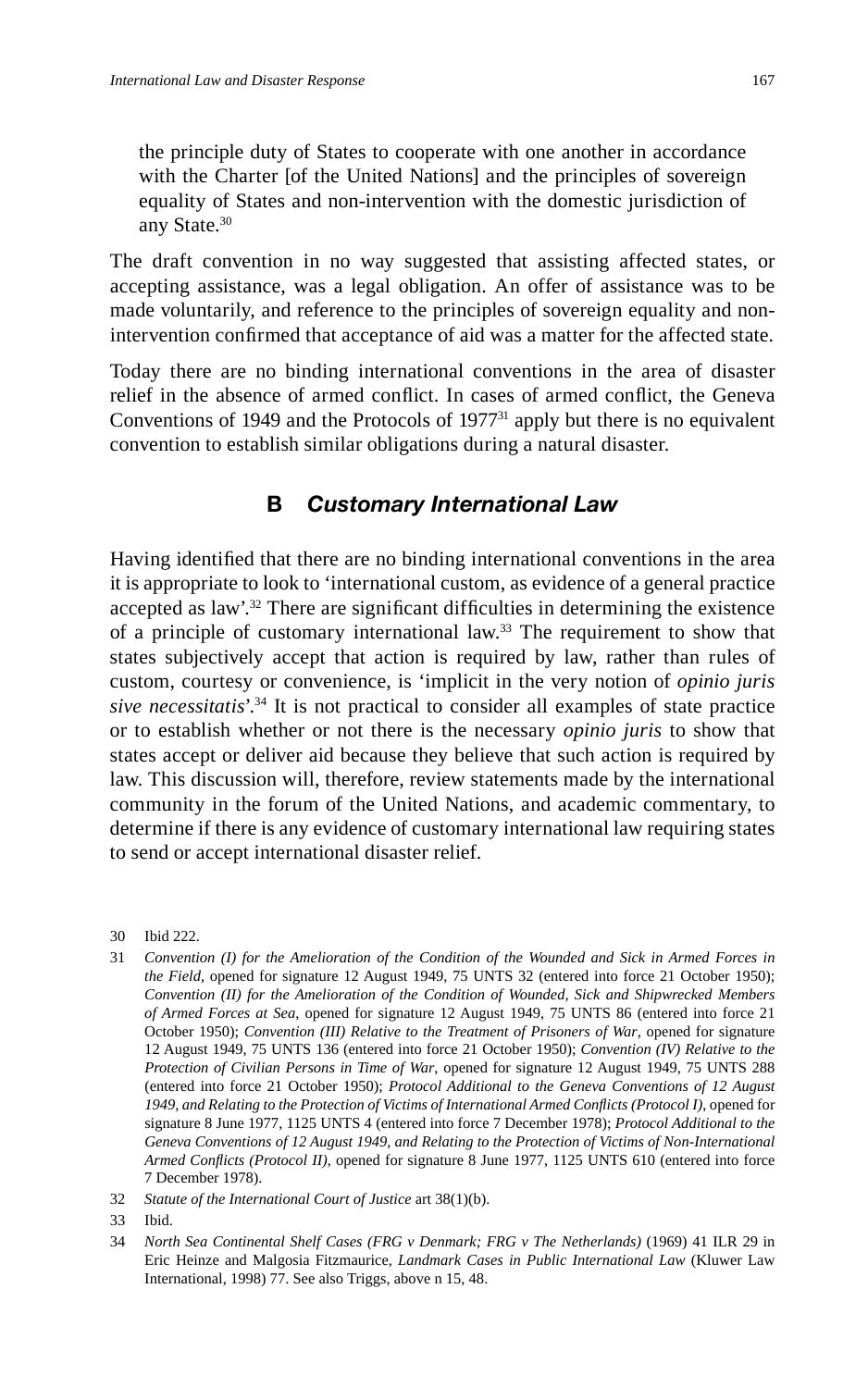Since its creation, the United Nations has played a role in international disaster relief. Various resolutions of the General Assembly have recognised the value of the United Nations' role and directed the Secretary-General to develop and improve the organisation's ability to respond to a disaster. The discussion that follows considers whether United Nations resolutions have identified, or created, a legal obligation upon states to assist each other following a natural disaster.

In 1981, the General Assembly of the United Nations passed a detailed resolution intended to improve the United Nations' capacity to respond to disasters.35 This Resolution made clear that sovereignty remained a key feature of international disaster assistance.36 The Resolution:

*Reaffi rms* the sovereignty of individual Member States, recognizes the primary role of each State in caring for the victims of disasters occurring in its territory and stresses that all relief operations should be carried out and co-ordinated in a manner consistent with the priorities and needs of the countries concerned.37

United Nations General Assembly Resolution 43/131 (8 December 1988)<sup>38</sup> was significant as, for the first time, the General Assembly made reference to the aims of the United Nations in solving international humanitarian crises and began to tie disaster response to human rights issues by stating that 'the abandonment of the victims of natural disasters and similar emergency situations without humanitarian assistance constitutes a threat to human life and an offence to human dignity'.<sup>39</sup> This Resolution also gave voice to the principles espoused by the Red Cross Movement and other humanitarian organisations by affirming that 'in the event of natural disasters and similar emergency situations, the principles of humanity, neutrality and impartiality must be given utmost consideration by all those involved in providing humanitarian assistance'.40

The Resolution gave specific recognition to the 'important contribution' made by humanitarian non-government and inter-governmental organisations.<sup>41</sup> It:

*Invites* all States in need of such assistance to facilitate the work of these organizations in implementing humanitarian assistance, in particular the supply of food, medicines and health care, for which access to victims is essential [and] *Appeals* … to all States to give their support to these organizations working to provide humanitarian assistance, where needed, to the victims of natural disasters and similar emergency situations.42

40 Ibid.

42 Ibid arts 4–5.

<sup>35</sup> *Strengthening the Capacity of the United Nations System to Respond to Natural Disasters and Other Disaster Situations*, GA Res 36/225, UN GAOR, 36th sess, 103rd plen mtg, UN Doc A/RES/36/225 (17 December 1981).

<sup>36</sup> Ibid Preamble.

<sup>37</sup> Ibid art 2.

<sup>38</sup> *Humanitarian Assistance to Victims of Natural Disasters and Similar Emergency Situations*, GA Res 43/131, UN GAOR, 43<sup>rd</sup> sess, 75<sup>th</sup> plen mtg, UN Doc A/RES/43/131 (8 December 1988).

<sup>39</sup> Ibid Preamble.

<sup>41</sup> Ibid art 3.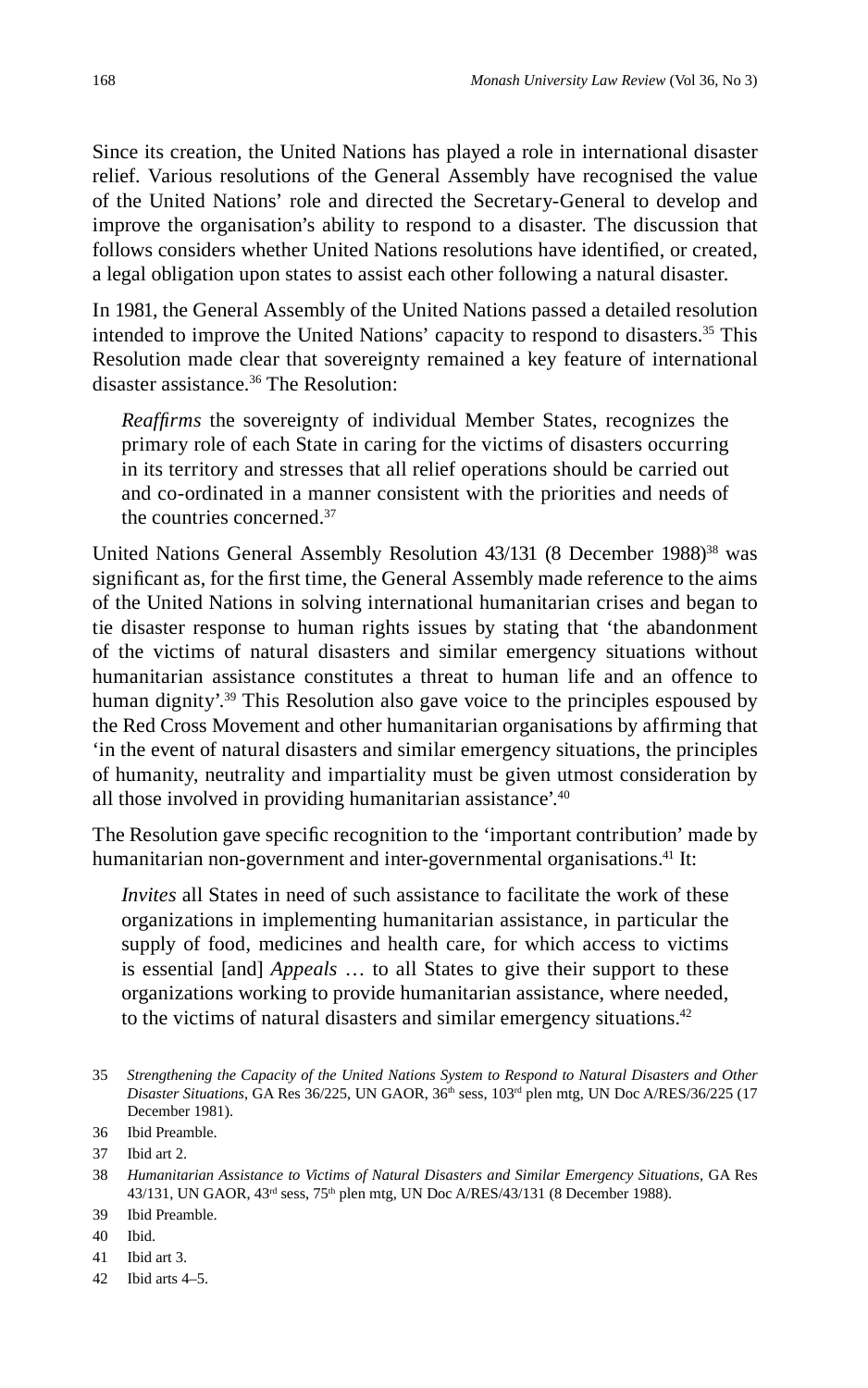The Resolution tied the provision of disaster relief to the aims of the United Nations and human rights, establishing the basis for a finding that how a country responds to a disaster is a matter of international concern.

The Resolution also referred to other states, in particular states that neighbour the affected state and the part that they may play in facilitating disaster relief. Resolution 43/131:

*Urges* States in proximity to areas of natural disasters and similar emergency situations, particularly in the case of regions that are difficult to reach, to participate closely with the affected countries in international efforts with a view to facilitating, to the extent possible, the transit of humanitarian assistance.<sup>43</sup>

Such a provision does not suggest that there is a binding legal obligation on one state to go to the aid of others. At best it urges international cooperation but such cooperation is still on a voluntary basis.

In December 1991, the United Nations General Assembly adopted Resolution 46/182. This Resolution set out guiding principles for the coordination and provision of humanitarian assistance, putting particular emphasis on prevention and preparedness. The Resolution restated that the principles of humanity, neutrality and impartiality were fundamental principles governing the delivery of international aid.<sup>44</sup> The General Assembly reaffirmed the paramount issue of sovereignty and that aid should only be delivered at the request of the affected government.45 It called upon states to work with inter-government and nongovernment organisations and to facilitate their access to affected populations<sup>46</sup> and called upon neighbouring states to facilitate the transhipment of relief supplies.<sup>47</sup> The international community was 'urged' to provide the resources to allow the United Nations to meet the goals set out in the Resolution.<sup>48</sup>

Resolution 46/182 reaffirmed the primary role of the affected state, but recognised the vital need, based on human rights and the Charter of the United Nations, for the international community to respond to disasters. The Resolution reiterated the need for resources and rapid response and provided a detailed list of responsibilities to the Emergency Relief Coordinator, established emergency funding procedures and established the Inter-Agency Standing Committee to try and improve United Nations/non-United Nations coordination. This Resolution represented the single most dramatic move by the United Nations to improve its response to calls for assistance, and remains the primary governing instrument for the United Nations' disaster response.

<sup>43</sup> Ibid art 6.

<sup>44</sup> *Strengthening of the Coordination of Humanitarian Emergency Assistance of the United Nations*, GA Res 46/182, UN GAOR,  $46<sup>th</sup>$  sess,  $78<sup>th</sup>$  plen mtg, UN Doc A/RES/46/182 (19 December 1991) Annex para 2.

<sup>45</sup> Ibid Annex paras 3–4.

<sup>46</sup> Ibid Annex paras 5–6.

<sup>47</sup> Ibid Annex para 7.

<sup>48</sup> Ibid Annex para 17.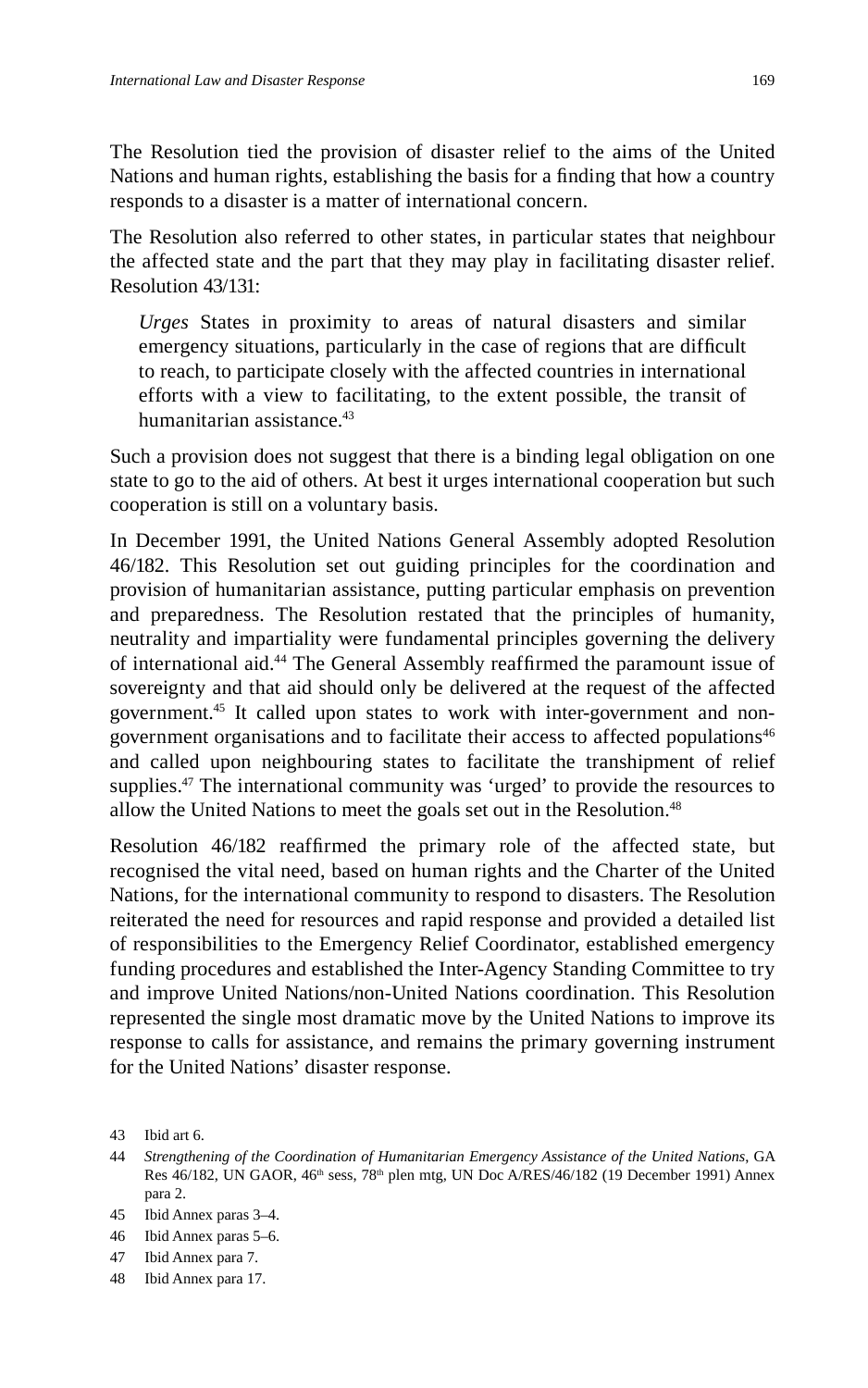Notwithstanding the United Nations' continued work in this area and developments in the way the United Nations approaches its task in disaster relief, nothing in the United Nations' resolutions suggests that the law has moved to impose an obligation upon states to come to the aid of their neighbours. The United Nations has moved away from attempts to develop international law that governs state responsibilities (those attempts at best being the International Relief Union and the 1984 Draft Convention), and has instead moved to enhance its own ability to respond and to manage the response by non-government organisations and states that choose to respond through the United Nations process.

There is nothing in the United Nations' resolutions which suggests that the members of the United Nations are of the view that providing assistance to another state is a requirement of international law. Macalister-Smith states:

it should be apparent that the individual nature of at least some disaster situations, the uncertainty as to the general character of humanitarian practices and, above all, the influence of political factors in relief, work firmly against the crystallization of particular customary international rules in this area.49

United Nations' resolutions and attempts to establish binding international law have all reiterated that the key principle in disaster relief is national sovereignty.<sup>50</sup> The view of states, expressed via United Nations resolutions, has consistently been that the delivery and receipt of aid is a matter for the donor and affected states alone. Academic commentators have generally agreed that there is no obligation in international law to offer or accept assistance.<sup>51</sup> The evidence fails to establish that customary international law requires states to either offer or accept humanitarian aid, following a natural disaster in the absence of armed conflict.<sup>52</sup>

#### **C** *The General Principles of Law Recognised by Civilised Nations*

Another source of international law is 'the general principles of law recognized by civilized nations'.<sup>53</sup> That is not to say that the International Court of Justice will simply adopt domestic law; rather, Brownlie argues it allows the Court to borrow from domestic law those principles and reasoning that would assist the

<sup>49</sup> Macalister-Smith, *International Humanitarian Assistance*, above n 17, 54.

<sup>50</sup> Fidler shows that an 'analysis of General Assembly resolutions on disasters from 1981 until 2002 reveals an increasingly explicit emphasis on sovereignty': see Fidler, above n 17, 472.

<sup>51</sup> Ibid 458 but cf Rohan J Hardcastle and Adrian T Chua, 'Humanitarian Assistance: Towards a Right of Access to Victims of Natural Disasters' (1998) 325 *International Review of the Red Cross* 589.

<sup>52</sup> See also Victoria Bannon, *Rethinking Legal Mechanisms for Access and Facilitation of International Disaster Response in Cases of Natural Disaster* (Master of Laws Thesis, The University of Melbourne, 2004) 43–73; Boniface Okere and Ernest M Makawa, 'Global Solidarity and the International Response to Disasters' in David D Caron and Charles Leben (eds), *The International Aspects of Natural and Industrial Catastrophes* (Martinus Nijhoff, 2001) 429, 436–41.

<sup>53</sup> *Statute of the International Court of Justice* art 38(1)(c).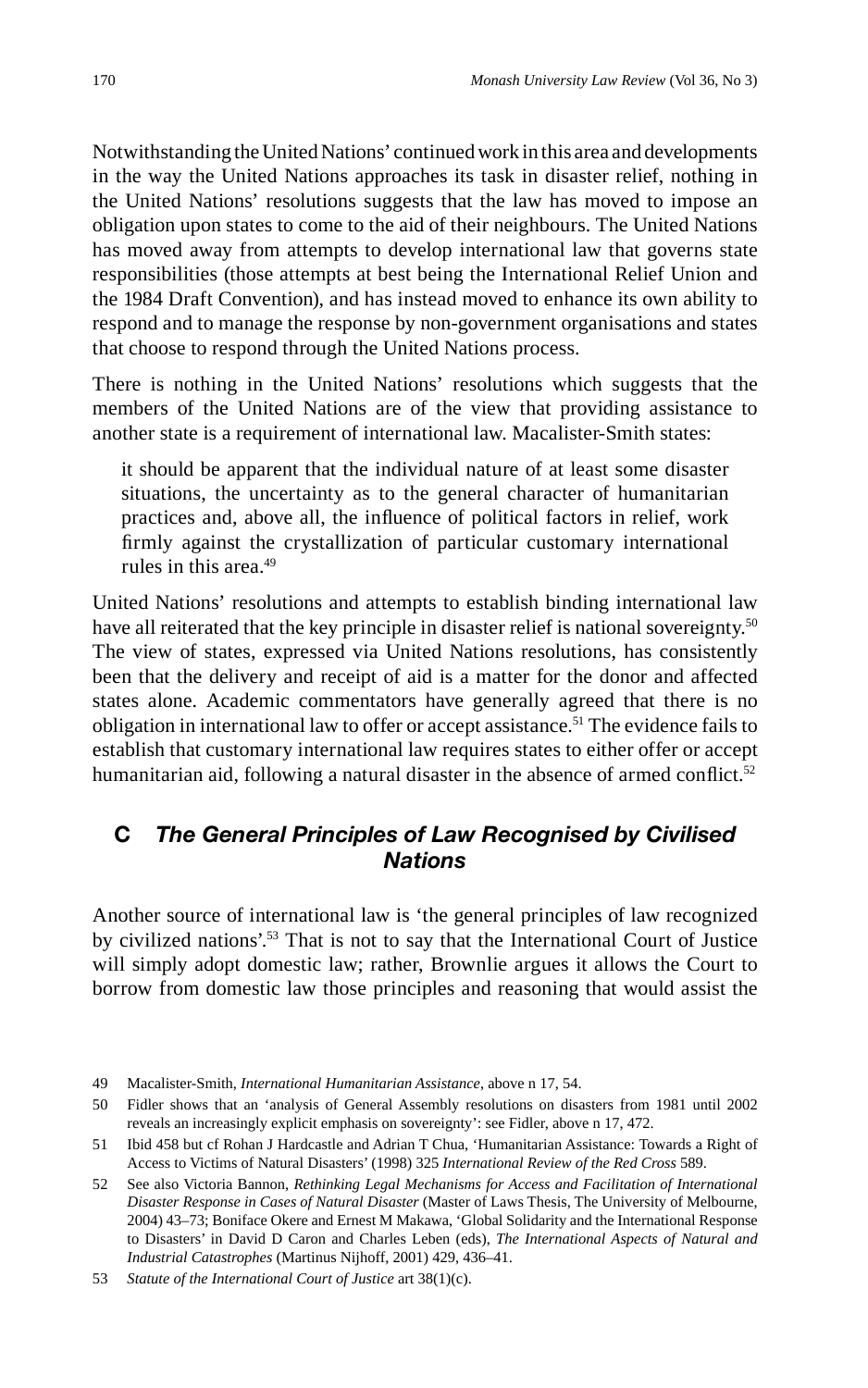development of interstate relations.<sup>54</sup> If the national laws of 'civilized nations'<sup>55</sup> impose a widely recognised legal duty to rescue, then that duty could, if it 'would assist the development of interstate relations',56 be borrowed and applied to states as part of international law.

A duty to come to the aid of other people is not a principle universally recognised in domestic law. It is traditionally said that common law countries, such as Australia, the United Kingdom, the United States and Canada, do not have a legal duty to rescue,<sup>57</sup> whereas the civil law countries, such as most European countries, do.<sup>58</sup> That analysis may be too simplistic, as there are examples where the common law<sup>59</sup> or legislative provisions in common law countries<sup>60</sup> do impose a duty, but it can be accepted as a statement of general principle.

In international law there are examples where a duty to assist others is imposed. Under the law of the sea there is a duty on seafarers and coastal states to go to the aid of people in distress at sea. This duty is well-established both by convention<sup>61</sup> and by customary international law.62

Conventions have also imposed a duty on countries to assist their neighbours when they are aware of environmental or industrial hazards that are likely to have cross-border implications.63 For example, a state is obligated to warn its neighbour

- 54 Ian Brownlie, *Principles of Public International Law* (Oxford University Press, 6<sup>th</sup> ed, 2003) 16.
- 55 *Statute of the International Court of Justice* art 38(1)(c).
- 56 Brownlie, *Principles of Public International Law*, above n 54, 16.
- 57 Alexander McCall-Smith, 'The Duty to Rescue and the Common Law' in Michael A Menlowe and Alexander McCall-Smith (eds), *The Duty to Rescue: The Jurisprudence of Aid* (Dartmouth Publishing, 1993) 55.
- 58 Alberto Cadoppi, 'Failure to Rescue and the Continental Criminal Law' in Michael A Menlowe and Alexander McCall-Smith (eds), *The Duty to Rescue: The Jurisprudence of Aid* (Dartmouth Publishing, 1993) 93.
- 59 See, eg, *Woods v Lowns* (1995) 36 NSWLR 344 (NSWSC); *Lowns v Woods* [1996] Aust Torts Reports 81\_376 (NSWCA).
- 60 See, eg, *Criminal Code Act 1983* (NT) s 155.
- 61 Relevant conventions are: *International Convention for the Safety of Life at Sea*, opened for signature 1 November 1974, 1184 UNTS 278 (entered into force 25 May 1980); *International Convention on Salvage*, opened for signature 28 April 1989, 1953 UNTS 165 (entered into force 14 July 1996); *International Convention on Maritime Search and Rescue*, opened for signature 27 April 1979, 1405 UNTS 97 (entered into force 22 June 1985).
- 62 Jessica E Tauman, 'Rescued at Sea, but Nowhere to Go: The Cloudy Legal Waters of the Tampa Crisis' (2002) 11 *Pacifi c Rim Law and Policy Journal* 461, 463; Martin Davies, 'Obligations and Implications for Ships Encountering Persons in Need of Assistance at Sea' (2003) 12 *Pacifi c Rim Law and Policy Journal* 109, 109; Craig H Allen, 'The Maritime Law Forum: Australia's Tampa Incident: The Convergence of International and Domestic Refugee and Maritime Law in the Pacific Rim — The Tampa Incident: IMO Perspectives and Responses on the Treatment of Persons Rescued at Sea' (2003) 12 *Pacifi c Rim Law and Policy Journal* 143, 148; Richard Barnes, 'Refugee Law at Sea' (2004) 53 *International and Comparative Law Quarterly* 47.
- 63 Nina Nordstrom, 'Managing Transboundary Environmental Accidents: The State Duty to Inform' in David D Caron and Charles Leben (eds), *The International Aspects of Natural and Industrial Catastrophes* (Martinus Nijhoff, 2001) 291.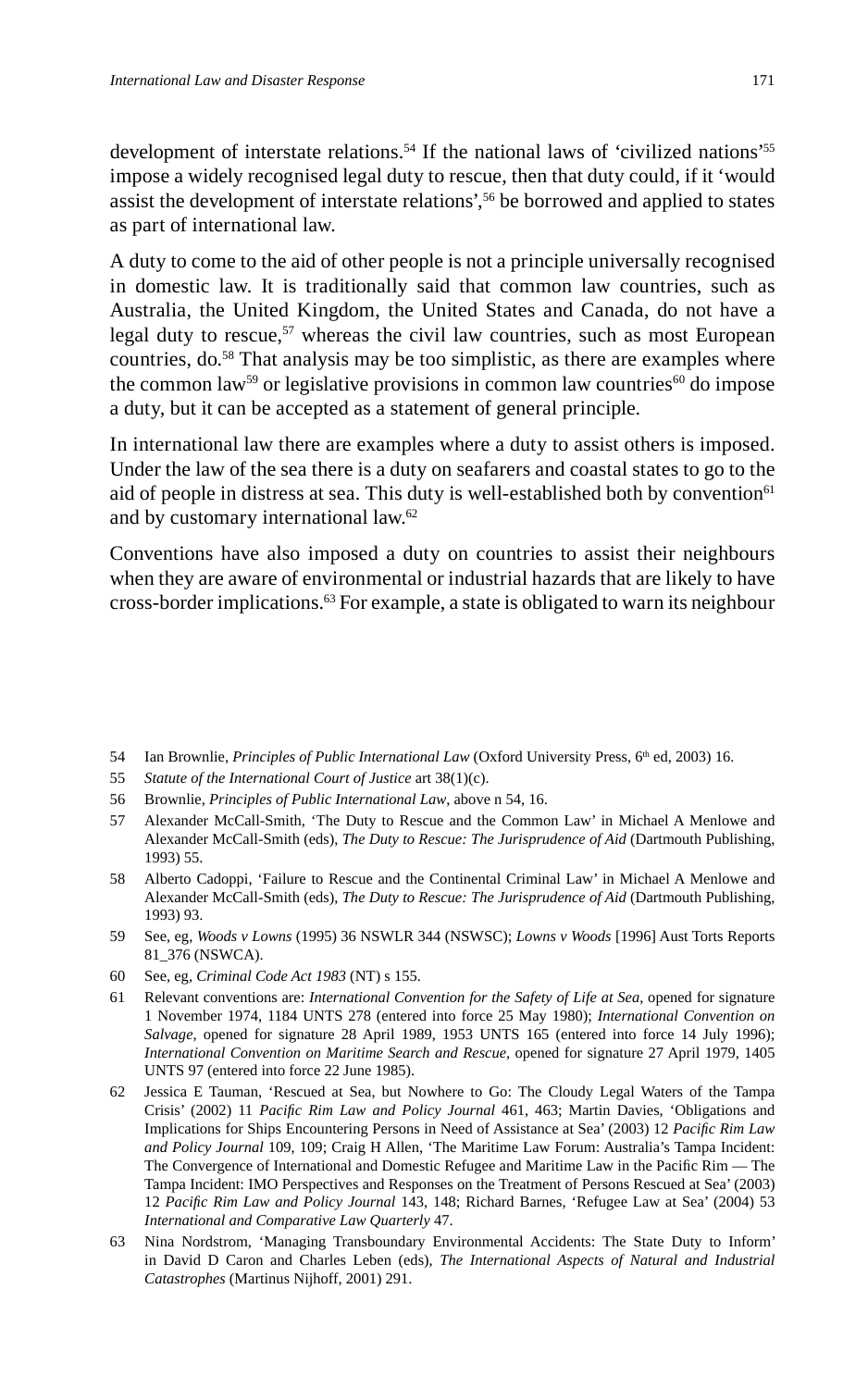of a nuclear accident that may threaten the neighbouring state's environment,<sup>64</sup> but that does not extend to an obligation to actually assist the affected population.

The fact that these international duties exist does not, however, establish a general rule that one state must provide aid to another. In fact it may be argued that the various treaties establishing such a duty 'could be seen as a reflection of a lack in general international law of an equivalent norm'.65 The fact that treaties create a duty on limited parties (for example coastal states), and in limited circumstances, certainly does not support an argument that the international community has accepted a universal, legal obligation to go to another state's aid.

Looking at 'general principles of law recognized by civilized nations<sup>'66</sup> it cannot be said that there is a general legal obligation upon one state to go to the aid of another. Where such duties do exist, they are established by specific treaties with limited and reasonably specific obligations.

# **D** *Conclusion on the Obligation to Send or Receive Aid*

An analysis of international legal sources including treaties, customary international law to the extent that it can be identified, general principles of law and the writing of academics, has not shown any basis to conclude that there is a legal duty on one state to go to the aid of another following a natural disaster. States do of course provide aid for reasons of humanity, solidarity and to advance their own national interests, but none of that suggests that they are legally required to provide that aid.

Recognition that sovereignty is a key factor in disaster relief suggests that it is a matter solely for the affected state to decide if and when international assistance should be accepted. Sovereignty is however undergoing a change, a change from the right of the sovereign authority to govern as it sees fit to a responsibility to protect the sovereign authority's population. The international community is increasingly interested in watching how sovereign governments exercise this responsibility, and this will have implications, discussed in the next section, on the question as to whether or not the international community can provide aid when required.

## **III IS THERE A RIGHT TO PROVIDE AID?**

Assuming there is no obligation to seek or provide aid, is there a right to provide aid when that aid is required? As indicated, the view of the United Nations General Assembly as well as various international conventions is that state sovereignty is

<sup>64</sup> Evan R Seamone, 'When Wishing on a Star Just Won't Do: The Legal Basis for International Cooperation in the Mitigation of Asteroid Impacts and Similar Transboundary Disasters' (2002) 87 *Iowa Law Review* 1091, 1132.

<sup>65</sup> Nordstrom, above n 63, 376–7.

<sup>66</sup> *Statute of the International Court of Justice* art 38.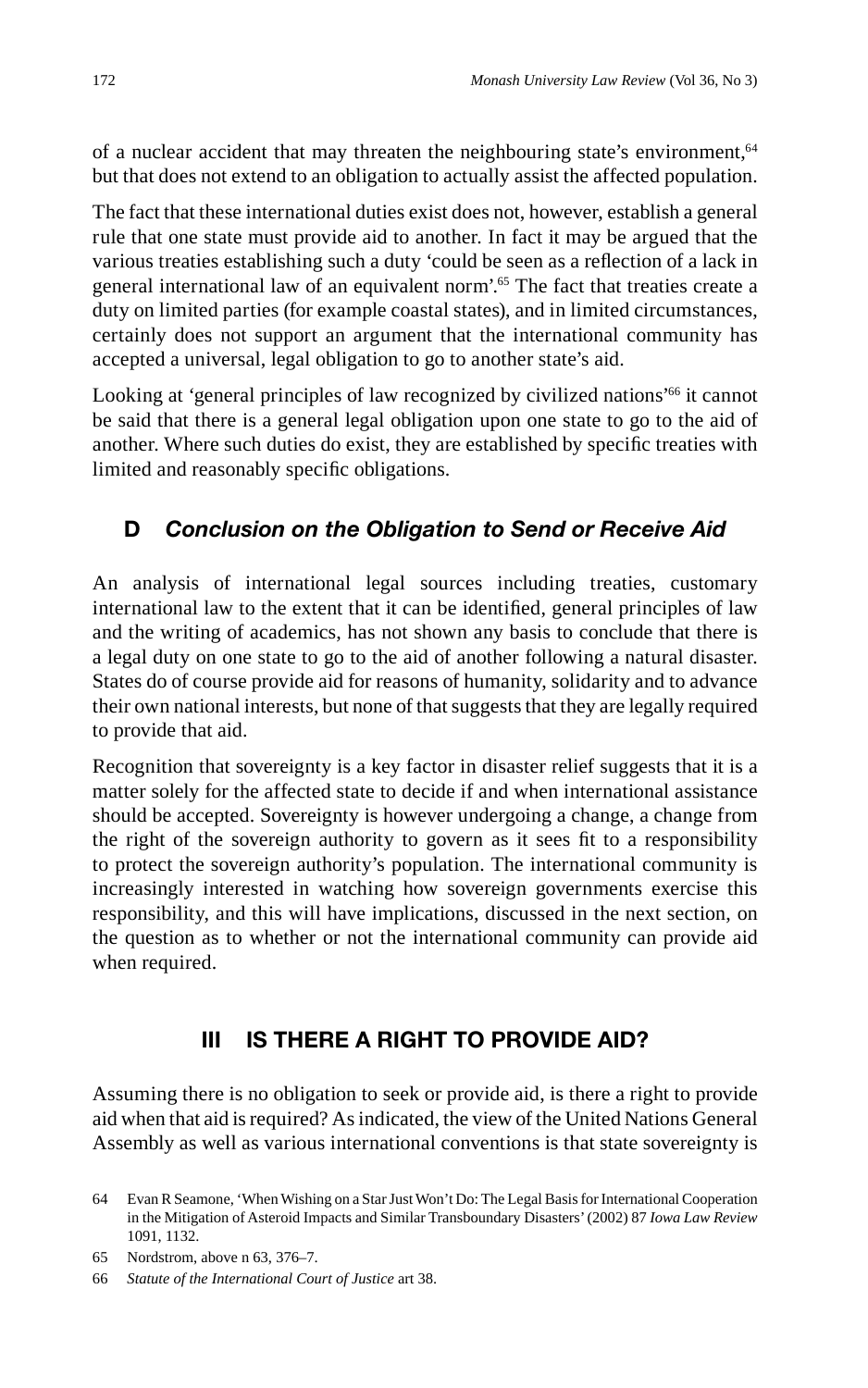the primary consideration, so that aid may only be given at the request of, and with the permission of, the government of the affected state.

This section will consider whether, consistently with international law, a state might in fact take uninvited action in the territory of another state following a natural disaster. There are four scenarios where a state may conceivably seek to deploy disaster relief into another state without the consent of the government of that state. The first scenario is where an assisting state wants to provide humanitarian relief to the victims of the disaster and the government of the affected state is unable or unwilling to provide that relief. The second scenario is where an assisting state wants to provide humanitarian relief to the victims of the disaster and, as a result of the disaster, there is no effective government of the affected state or that government cannot be contacted. Third is the case where action is taken to protect the assisting state from the spread of the hazard into its own territory. The fourth is action taken under the auspices of the United Nations in order to deal with a threat to international peace and security.

It will be argued that the deployment of disaster assistance without the prior permission of the affected state may be justified, and therefore not a breach of international law, in some very limited circumstances. The argument for intervention in the first scenario will be based on an analogy with the arguments for armed intervention to protect human rights during conflict.<sup>67</sup> The argument for the second and third scenarios will be based on the doctrine of necessity while the argument in the fourth scenario will be based on Chapter VII of the Charter of the United Nations.

#### **A** *The Deployment of State Resources Can Only Be Effected by Consent*

The starting point of any discussion on the deployment of international assistance to an affected state has to be the recognition that, generally speaking, such deployment may only occur at the request of, or at least with the consent of, the government of the affected state. As noted above, the international community has consistently reaffirmed the principle of state sovereignty and that aid should only be provided with the consent of, and at the request of, the affected state.<sup>68</sup>

The Charter of the United Nations relevantly provides that the organisation is based on the principle of the sovereign equality of all member states $69$  and

<sup>67</sup> The International Commission on Intervention and State Sovereignty, 'The Responsibility to Protect' (Report, International Development Research Centre, 2001).

<sup>68</sup> See, eg, *Strengthening the Effectiveness and Coordination of International Urban Search and Rescue*  Assistance, GA Res 57/150, UN GAOR, 57<sup>th</sup> sess , 75<sup>th</sup> plen mtg, UN Doc A/RES/57/150 (27 February 2003); *Strengthening of the Coordination of Humanitarian Emergency Assistance of the United Nations*, GA Res 46/182, UN GAOR, 46<sup>th</sup> sess, 78<sup>th</sup> plen mtg, UN Doc A/RES/46/182 (19 December 1991); *International Cooperation on Humanitarian Assistance in the Field of Natural Disasters, From Relief*  to Development, GA Res 56/103 UN GAOR, 56<sup>th</sup> sess, 87<sup>th</sup> plen mtg, UN Doc A/Res/56/103 (5 February 2002); International Federation of Red Cross and Red Crescent Societies, *Guidelines*, above n 1.

<sup>69</sup> *Charter of the United Nations* art 2(1).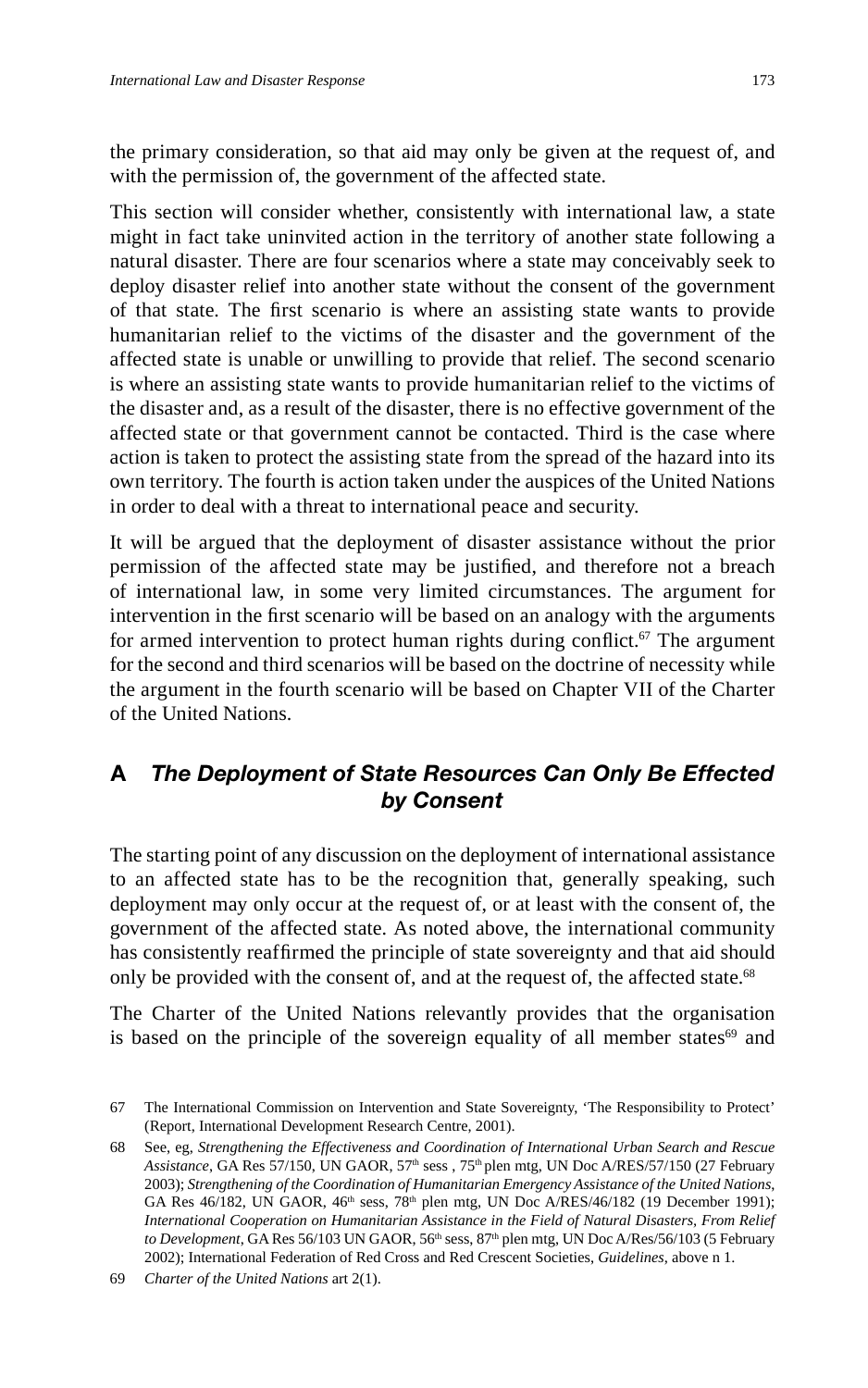member states must refrain from using force or the threat of force 'against the territorial integrity or political independence of another state, or in any other manner inconsistent with the Purposes of the United Nations'.70 The Charter of the United Nations does not authorise 'the United Nations to intervene in matters which are essentially within the domestic jurisdiction of any state.<sup>71</sup>

It follows that the delivery of aid or the deployment of relief workers into the territory of an affected state will only be contrary to these principles of international law if the delivery of assistance represents a refutation of the principle of sovereign equality,<sup>72</sup> a use of force,  $^{73}$  or intervention in a matter that is 'essentially within the domestic jurisdiction' of the affected state.<sup>74</sup>

#### **1** *Sovereign Equality*

The fundamental building block of international law is that all states are sovereign and equal. Brownlie says that the state is the basic player in international law and that '[t]he sovereignty and equality of States represents the basic constitutional doctrine of the law of nations'.75 The key principle of international law is the independent and equal status of states, regardless of geographical size, economic strength or population.<sup>76</sup>

Sovereignty can be, and is, limited by international obligations, including obligations freely entered into as treaties. Obligations arise from membership of the United Nations which, in turn, 'elevates the solution of economic, social, cultural, and humanitarian problems, as well as human rights, to the international sphere'.77 From this it can be concluded that 'sovereignty … carries with it primary responsibilities for states to protect persons and property'78 but equally, carrying out these responsibilities has an international, not purely domestic, sphere. 'By definition, these matters cannot be said to be exclusively domestic, and solutions cannot be located exclusively within the sovereignty of states.'79

70 Ibid art 2(4).

- 72 Ibid.
- 73 *Strengthening the Effectiveness and Coordination of International Urban Search and Rescue Assistance*, GA Res 57/150, UN GAOR,  $57<sup>th</sup>$  sess,  $75<sup>th</sup>$  plen mtg, UN Doc A/RES/57/150 (27 February 2003); *Strengthening of the Coordination of Humanitarian Emergency Assistance of the United Nations*, GA Res  $46/182$ , UN GAOR,  $46<sup>th</sup>$  sess,  $78<sup>th</sup>$  plen mtg, UN Doc A/RES/46/182 (19 December 1991).
- 74 *International Cooperation on Humanitarian Assistance in the Field of Natural Disasters, From Relief to Development*, GA Res 56/103 UN GAOR, 56th sess, 87th plen mtg, UN Doc A/Res/56/103 (5 February 2002).
- 75 Brownlie, *Principles of Public International Law*, above n 54, 287.
- 76 The International Commission on Intervention and State Sovereignty, 'The Responsibility to Protect', above n 67, 12.
- 77 The International Commission on Intervention and State Sovereignty, 'The Responsibility to Protect Supplementary Volume: Part I Research Essays' (Research Essays, International Development Research Centre, 2001) 8.

78 Ibid.

79 Ibid.

<sup>71</sup> Ibid art 2(7).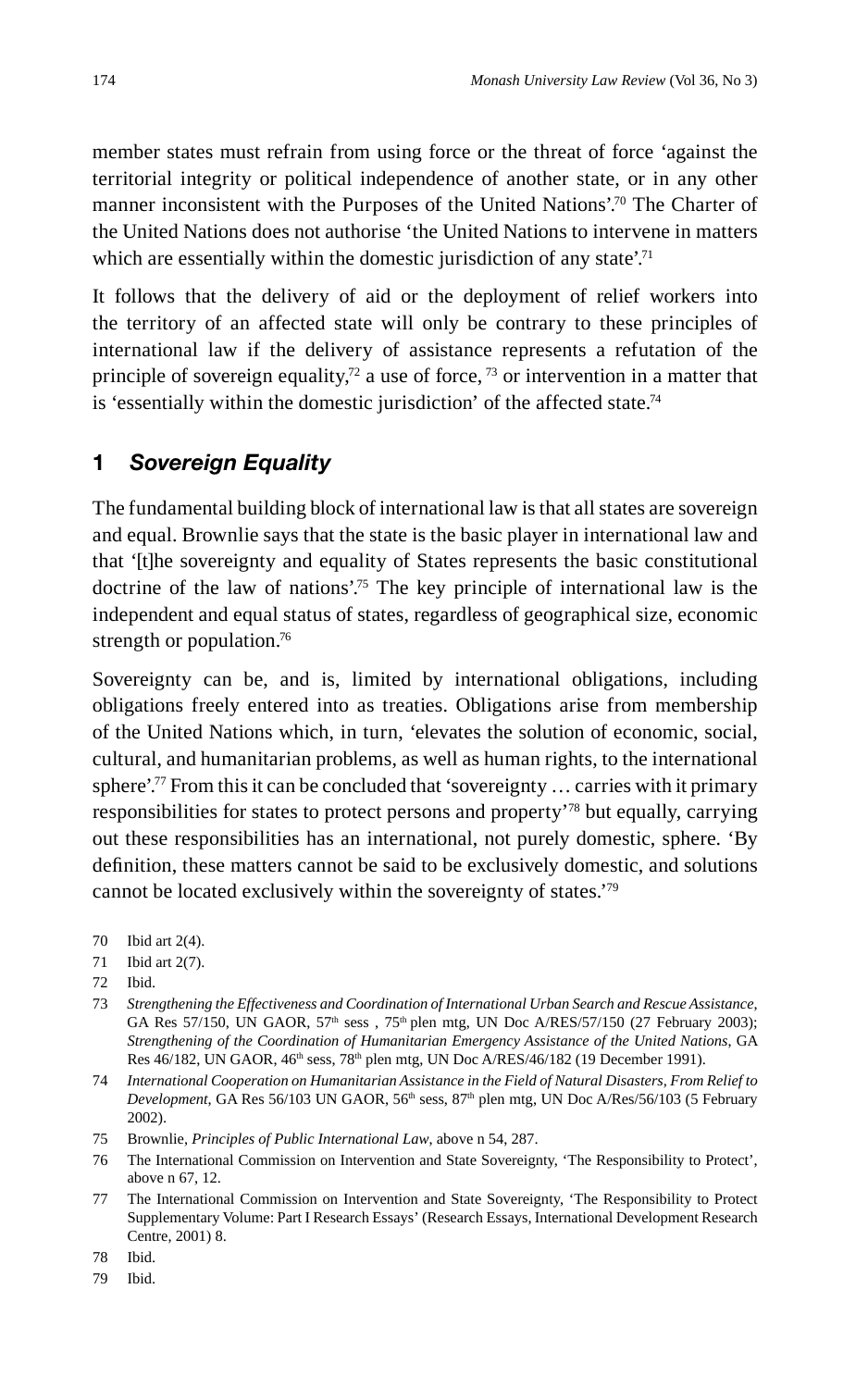#### **2** *Prohibited Use of Force*

Under international law, there is a prohibition on the use, or threat, of force in international relations.80 In the context of responding to a natural disaster, the relevant question is whether the deployment of disaster assistance is a use of force. It is a use of force to deploy armed forces to engage in battle, but what of unarmed forces to deliver food aid? What of unarmed search and rescue teams to rescue people from earthquake devastated towns? If this type of response is not 'force', then it is not contrary to the prohibition contained in art 2(4) of the Charter of the United Nations to deploy them. The critical preliminary question is therefore, what does 'force' mean in terms of the United Nations Charter?

The *Declaration on Principles of International Law Concerning Friendly Relations and Co-operation Among States in Accordance with the Charter of the United Nations* ('*Declaration Concerning Friendly Relations*')<sup>81</sup> defines aggression as 'the most serious and dangerous form of the illegal use of force', $82$ and goes on to list examples of actions that 'qualify as an act of aggression'.<sup>83</sup> The actions listed are clearly linked to the use of armed or military services by one state against another. The list, however, is not exhaustive.<sup>84</sup> Other actions may also be an act of aggression. Moreover, if aggression is the 'most serious and dangerous form of the illegal use of force', then it is not the only 'form of the illegal use of force'. Other conduct by a state may be an illegal use of force, even if it is not an act of aggression. It follows that the definition of 'aggression' in the *Declaration Concerning Friendly Relations*<sup>85</sup> does not fully identify what is, or is not, an illegal use of force.

Brownlie says '[t]here can be little doubt that "use of force" is commonly understood to imply a military attack, an "armed attack"<sup>86</sup> Randelzhofer argues the term 'force' in art 2(4) 'does not cover any possible kind of force, but is, according to the correct and prevailing view, limited to armed force'.<sup>87</sup> Simma uses the phrase 'armed force' synonymously with the phrase 'force' as used in the Charter.<sup>88</sup>

- 80 *Charter of the United Nations* art 2(4).
- 81 *Declaration on Principles of International Law Concerning Friendly Relations and Co-operation among States in Accordance with the Charter of the United Nations*, GA Res 2625(XXV), UN GAOR, 25th sess, 1883rd plen mtg, UN Doc A/8018 (24 October 1970) ('*Declaration Concerning Friendly Relations*').
- 82 *Definition of Aggression*, GA Res 3314(XXIX), UN GAOR, 29<sup>th</sup> sess, 2319<sup>th</sup> plen mtg, UN Doc A/ Res/3314(XXIX) (14 December 1974) 143.

86 Ian Brownlie, *International Law and the Use of Force* (Oxford University Press, first published 1963, 2002 ed) 361.

<sup>83</sup> Ibid 143.

<sup>84</sup> Ibid 143, art 4.

<sup>85</sup> *Declaration Concerning Friendly Relations*, UN Doc A/8018.

<sup>87</sup> Albrecht Randelzhofer, 'Commentary on art 2(4)' in Bruno Simma (ed), *The Charter of the United Nations: A Commentary* (Oxford University Press, 2nd ed, 2002) 112, 117.

<sup>88</sup> Bruno Simma, 'NATO, the UN and the Use of Force; Legal Aspects' (1999) 10 *European Journal of International Law* 1, 5.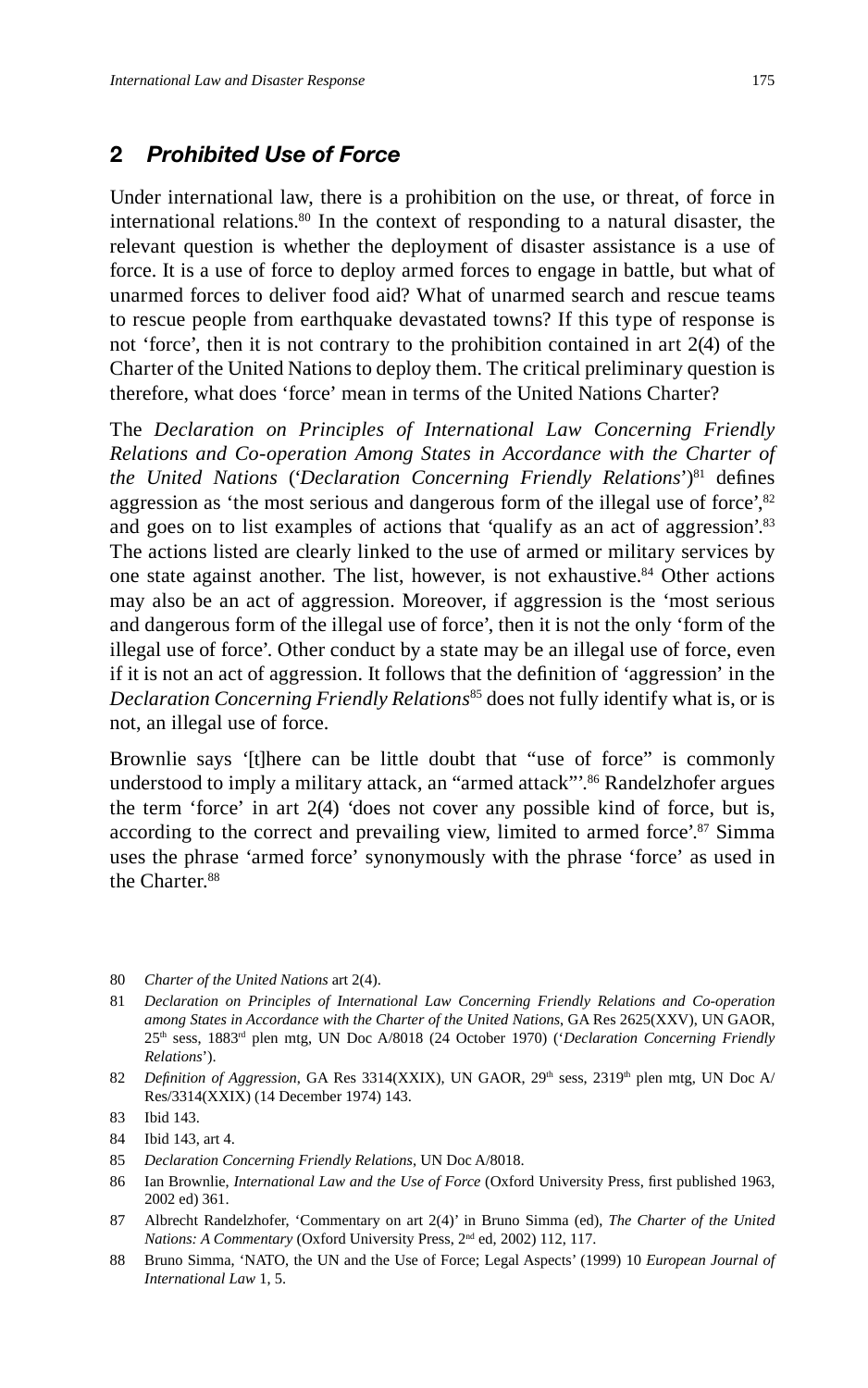If this analysis is correct, and 'force' in art 2(4) means 'armed force' or 'armed attack', then the use of unarmed responders to provide assistance after a disaster would not be an example of an unlawful use of force.

# **3** *Prohibited Intervention*

Another relevant prohibition is the prohibition on intervention 'in matters which are essentially within the domestic jurisdiction of any State'.<sup>89</sup> The prohibition is breached, for example, by 'armed intervention and all other forms of interference … against the personality of the State or against its political, economic and cultural elements'.<sup>90</sup> States must not use 'economic, political or any other types of measures' to obtain an advantage from another state or encourage the violent overthrow of another government.<sup>91</sup> Essentially, '[e]very State has an inalienable right to choose its political, economic, social and cultural systems, without interference in any form by another State'.92

What is inherently within the domestic jurisdiction of a state must be subject to change as the reach of international law expands. $93$  The international community is concerned with how states respond to an emergency; apart from the humanitarian impulse, there is a legitimate concern with internationally recognised human rights. Key rights that can be affected by disasters include the right to life,<sup>94</sup> economic, social and cultural rights,<sup>95</sup> and the 'right to a standard of living adequate for … health and well-being … including food, clothing, housing and medical care'.96

What follows is that how a state responds to a catastrophic natural disaster, or otherwise deals with its own population, may not be a matter that is 'essentially within the domestic jurisdiction of any state'.<sup>97</sup>

# **B** *Scenario 1 — Humanitarian Assistance*

Having set the background, it is now possible to consider the scenarios identified at the start of this discussion. The first scenario is an assisting state seeking to deliver aid to a disaster-affected community without the consent of the affected state. This might occur if a government is aware that a community in the affected state is suffering from the effects of a disaster, but where the government of that

97 Ibid art 2(7).

<sup>89</sup> *Charter of the United Nations* art 2(7). See also *Declaration Concerning Friendly Relations*, UN Doc A/8018.

<sup>90</sup> *Declaration Concerning Friendly Relations*, UN Doc A/8018.

<sup>91</sup> Ibid.

<sup>92</sup> Ibid.

<sup>93</sup> Georg Nolte, 'Commentary on art 2(7)' in Bruno Simma (ed), *The Charter of the United Nations: A Commentary* (Oxford University Press, 2nd ed, 2002) 148, 157.

<sup>94</sup> *Universal Declaration of Human Rights*, GA Res 217(III), 3rd sess, 183rd plen mtg, UN Doc A/ RES/217(III) (10 December 1948) art 3.

<sup>95</sup> Ibid art 22.

<sup>96</sup> Ibid art 25.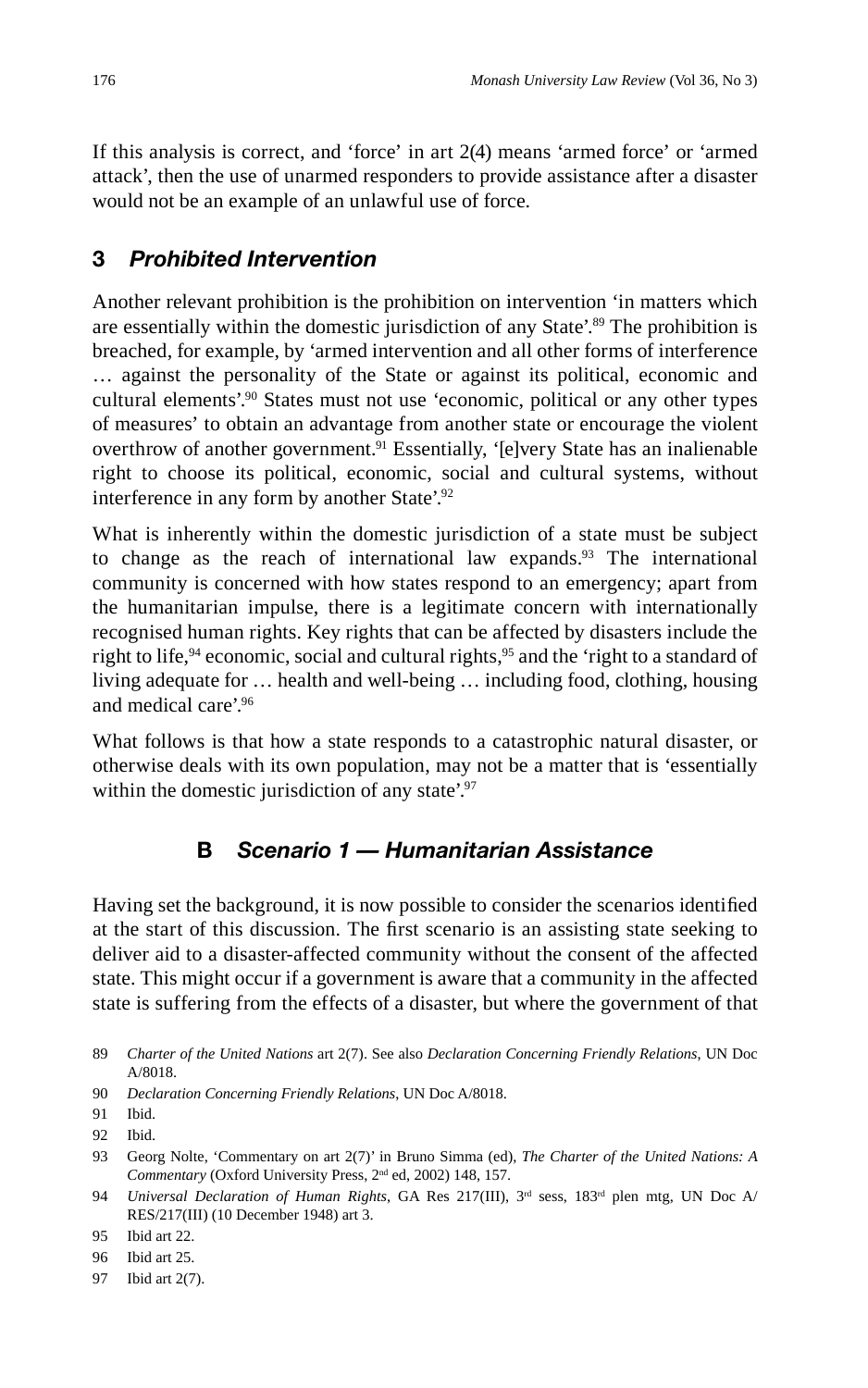affected state has refused to allow aid or aid workers to assist. This situation arose in 2008 when Cyclone Nargis devastated Burma leaving at least 130 000 people dead and many in desperate need.<sup>98</sup> The Burmese government was subject to criticism for refusing access to the affected population by states and nongovernment organisations that were ready and willing to assist, of being generally slow to respond and finally only allowing a limited number of agencies to assist.<sup>99</sup> There was, at the time, significant public demand that the countries of the world act to force humanitarian assistance into Burma.100

Putting aside the practical difficulties that would be involved in responding, uninvited, to a disaster, it is possible to consider whether such action would be a breach of international law. This scenario has parallels with claims that states should be able to respond, with force, to protect people in other countries from human rights abuses.<sup>101</sup> In the scenario considered here, the threat to human rights comes not from internal acts of aggression, but from a failure to assist the affected community, whether or not that failure arises from a lack of competence, resources or a conscious decision to leave the disaster-affected community to its fate. What distinguishes this discussion from arguments for or against forcible humanitarian intervention is that this discussion, as noted above, is restricted to intervention in the absence of armed conflict, that is, necessarily, intervention without the use of armed force.

As noted above, the prohibition on the use of force contained in the UN Charter is a prohibition on the use of armed or military forces. The use of unarmed responders to deliver post disaster relief would not be a use of force and would not, therefore, be contrary to the prohibition on the use of armed force set out in art 2(4) of the UN Charter.

98 Alex Bellamy, 'Should Nations Force Aid on Others? A Cyclone is Not Enough' (2010) XXXIV(3) *Natural Hazards Observer* 1, 9–15, 1.

<sup>99</sup> Ibid.

<sup>100</sup> Gareth Evans, *Facing Up to Our Responsibilities* (12 May 2008) The Guardian <http://www.guardian. co.uk/commentisfree/2008/may/12/facinguptoourresponsbilities>; M Bernard Kouchner, *Burma — Article by M. Bernard Kouchner, Minister of Foreign and European Affairs* (20 May 2008) Le Monde <http://www.ambafrance-uk.org/Bernard-Kouchner-on-Burma-disaster.html>. See also Bellamy, above n 98; Dan Whipple, 'Wrestling with Generals: Pinning Down the "Responsibility to Protect"' (2010) XXXIV(3) *Natural Hazards Observer* 15; George Kent, 'Rights and Obligations' (2010) XXXIV(3) *Natural Hazards Observer* 18.

<sup>101</sup> See, eg, Alexander Ruck Keene, 'Humanitarian Intervention' (2001) 151 *New Law Journal* 1096; Gary Klintworth, '"The Right to Intervene" in the Domestic Affairs of States' (Strategic and Defence Studies Centre, 1991); Simon Chesterman, *Just War or Just Peace? Humanitarian Intervention and International Law* (Oxford University Press, 2001); Mohammad Taghi Karoubi, *Just or Unjust War? International Law and Unilateral Use of Armed Force by States at the Turn of the 20th Century* (Ashgate Aldershot, 2004); Fernando R Téson, *Humanitarian Intervention: An Inquiry into Law and Morality* (Transnational Publishers, 3<sup>rd</sup> ed, 2005); Vladimir-Djuro Degan, 'Humanitarian Intervention (NATO Action against the Federal Republic of Yugoslavia in 1999)' in Lal Chand Vohrah et al (eds), *Man's Inhumanity to Man: Essays in International Law in Honour of Antonio Cassese* (Kluwer Law International, 2003) 233; Randelzhofer, above n 87. See also The International Commission on Intervention and State Sovereignty, 'The Responsibility to Protect', above n 67 (but note that the Responsibility to Protect doctrine is formulated to protect people from specific international crimes — genocide, crimes against humanity, war crimes and ethnic cleansing — rather than the broader objective of preventing human rights abuses, per se).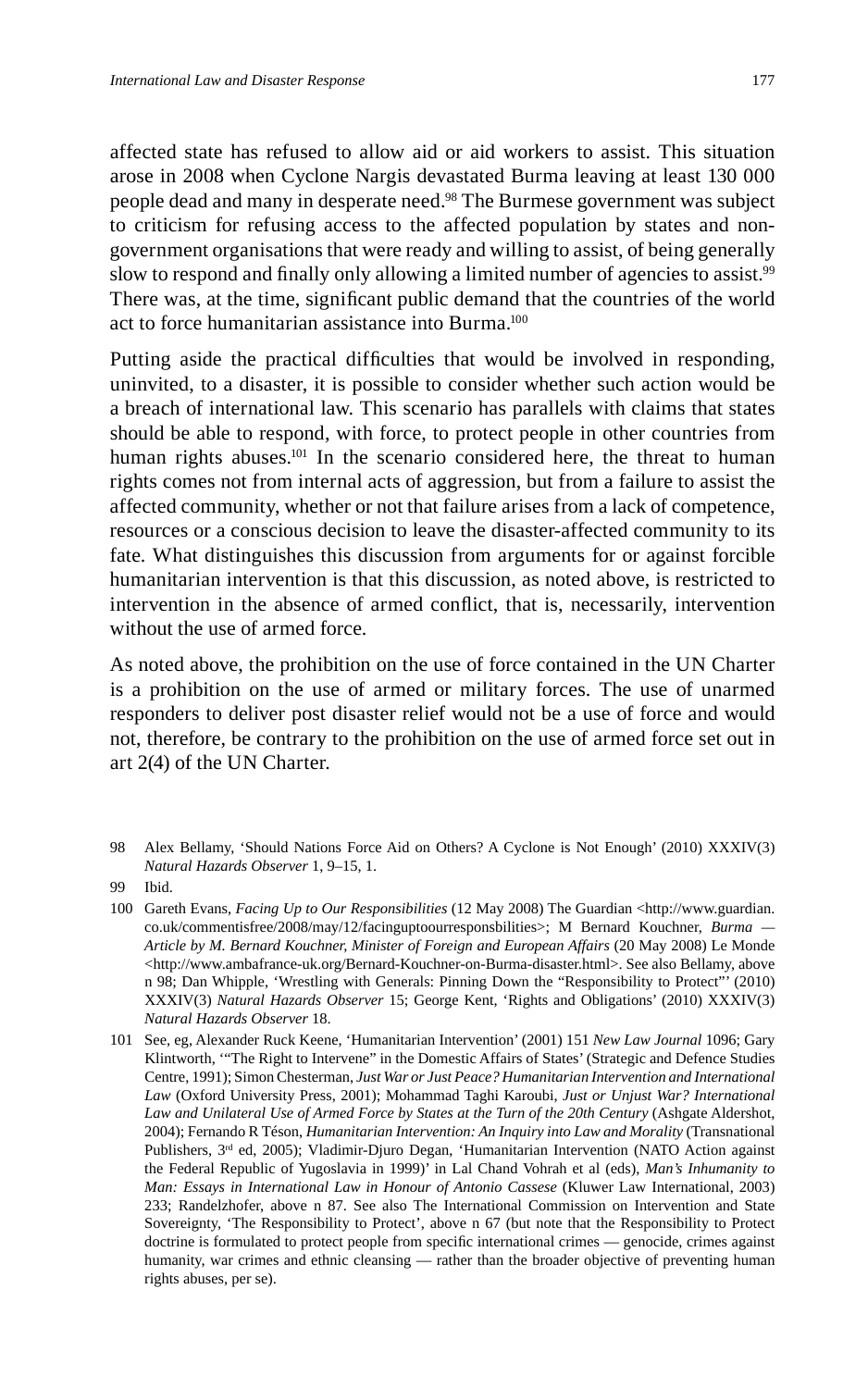With respect to the prohibition on intervention into 'matters which are essentially within the domestic jurisdiction of any State'<sup>102</sup> the International Court of Justice has said:

There can be no doubt that the provision of strictly humanitarian aid to persons or forces in another country, whatever their political affiliations or objectives cannot be regarded as unlawful intervention, or as in any other way contrary to international law ...

An essential feature of truly humanitarian aid is that it is given 'without discrimination' of any kind. In the view of the Court, if the provision of 'humanitarian assistance' is to escape condemnation as an intervention in the internal affairs of [a state] … not only must it be limited to the purposes hallowed in the practice of the Red Cross, namely 'to prevent and alleviate human suffering' and 'to protect life and health and to ensure respect for the human being'; it must also, and above all, be given without discrimination to all in need …103

It follows from this proposition that sending humanitarian workers into a country with the express mandate of providing aid to all comers would not breach the prohibition on intervention in the domestic affairs of the affected state. It would have to be clear, however, that the mandate was to provide care to everyone simply on the basis of need. Any mission that was intended to privilege the assisting state's citizens, for example to evacuate its own citizens from the disaster area, would not meet this criterion and could be an unlawful interference.

Even if there is no use of prohibited force $104$  and no intervention into 'matters that are essentially within the domestic jurisdiction of the affected State',<sup>105</sup> it would remain the case that deploying disaster relief teams would infringe the sovereign rights of the affected state. Still, prima facie illegal intervention in appropriately dire circumstances can be justified by reference to the principle of necessity. The International Law Commission's *Articles on State Responsibility* say:

- 1. Necessity may not be invoked by a State as a ground for precluding the wrongfulness of an act not in conformity with an international obligation of that State unless the act:
	- (a) Is the only way for the State to safeguard an essential interest against a grave and imminent peril; and
	- (b) Does not seriously impair an essential interest of the State or States towards which the obligation exists, or of the international community as a whole.<sup>106</sup>

<sup>102</sup> *Charter of the United Nations* art 2(7). See also *Declaration Concerning Friendly Relations*, UN Doc A/8018.

<sup>103</sup> *Nicaragua v United States of America* [1986] ICJ Reports 14, 124–5.

<sup>104</sup> *Charter of the United Nations* art 2(4).

<sup>105</sup> Ibid art 2(7).

<sup>106</sup> James Crawford, *The International Law Commission's Articles on State Responsibility: Introduction, Text and Commentaries* (Cambridge University Press, 2002) 178.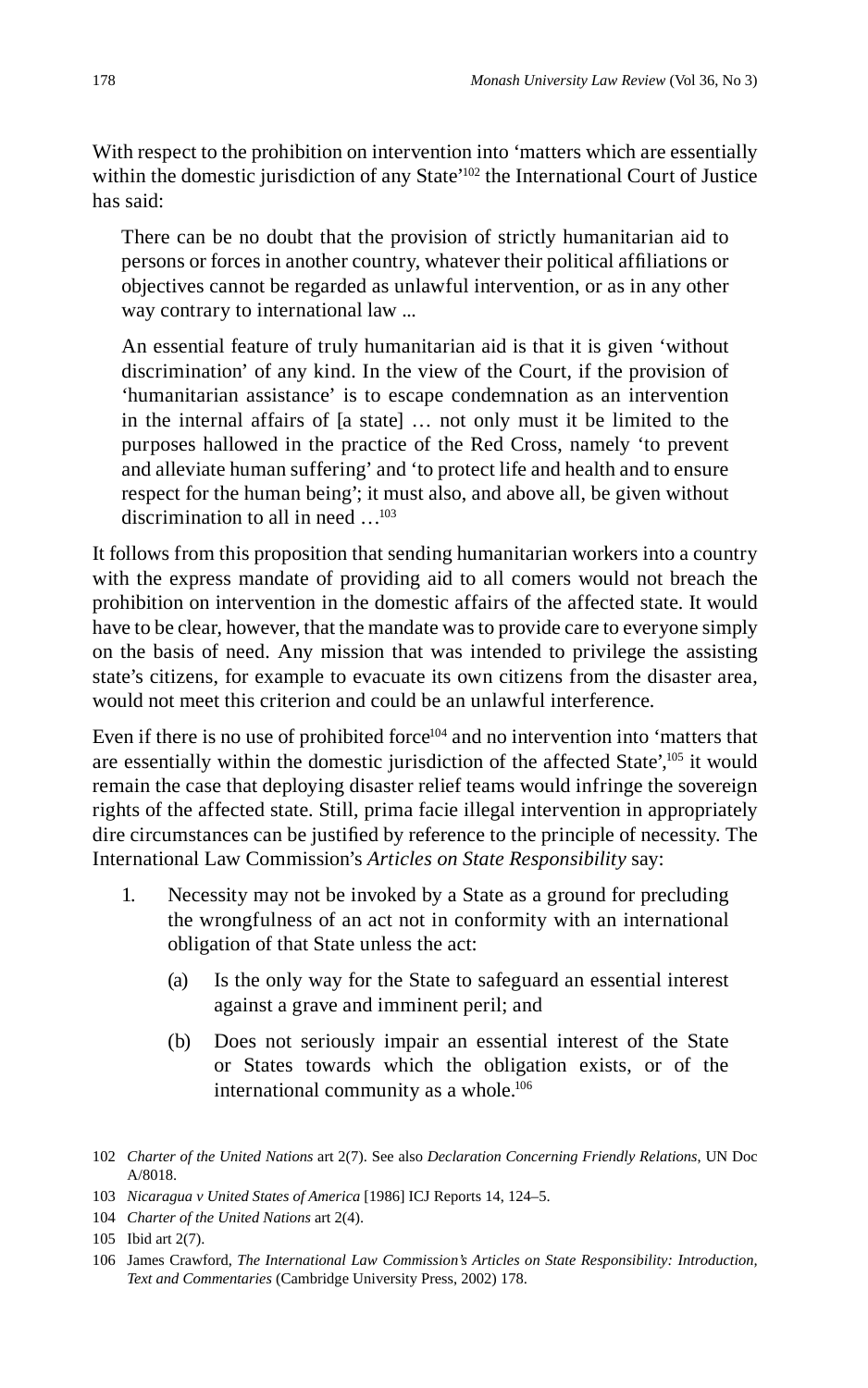Where a state sought to rely on necessity to justify providing post-disaster assistance without the consent of the affected government, it would need to identify what essential interest it was seeking to protect. Crawford, in his commentary to the International Law Commission's articles, states:

The extent to which a given interest is 'essential' depends on all the circumstances, and cannot be prejudged. *It extends to particular interests*  of the State and its people, as well as *of the international community as a whole*. 107

The community as a whole has an interest in the preservation of the human rights of a disaster-affected population, and ensuring the peaceful continuity of a disaster-affected state. Human rights obligations are obligations *erga omnes*; that is, owed to all, and all states have the right to seek to protect the human rights of all people.108 It must follow that the preservation of the human rights of people affected by a disaster is a matter of essential interest to the international community.

This needs to be balanced against the threat to the affected state's essential interests.109 A state that has aid delivered to its population without its consent, even aid that is delivered without force and on a purely humanitarian basis, would have various interests compromised. These are its interest in determining who is to enter the country, its interest in protecting its territory from incursion by foreign aircraft, ships and land transport and its interest in asserting its own sovereignty.

In these limited circumstances, acting contrary to regulatory instruments, even international ones such as the *Convention on International Civil Aviation*<sup>110</sup> which recognises the need for permission before flying over the airspace of a state, may infringe the state's sovereign interests, but when balanced against the need to provide humanitarian aid, could be justified in sufficiently extreme circumstances.

This section started with the proposition, generally accepted in the international community, that where a natural disaster occurs, international assistance may only be delivered at the request of, or with the consent of, the government of the affected state. It has been argued that in limited extreme circumstances, where a population is affected by the event and there is severe loss of life or threat to life, then another state may be justified, or at least not in breach of international law, if it deploys unarmed emergency relief workers into the affected state to provide humanitarian assistance. That this discussion is limited to the delivery of aid by unarmed responders is critical. If the delivery of aid was supported by armed

<sup>107</sup> Ibid 183 (emphasis added).

<sup>108</sup> Giorgio Gaja, 'Is a State Specially Affected When its Nationals' Human Rights are Infringed?' in Lal Chand Vahrah et al (eds), *Man's Inhumanity to Man: Essays in International Law in Honour of Antonio Cassese* (Kluwer Law International, 2003) 372, 375.

<sup>109</sup> Crawford, above n 106, 178.

<sup>110</sup> *Convention on International Civil Aviation*, opened for signature 7 December 1944, 15 UNTS 295 (entered into force 4 April 1947).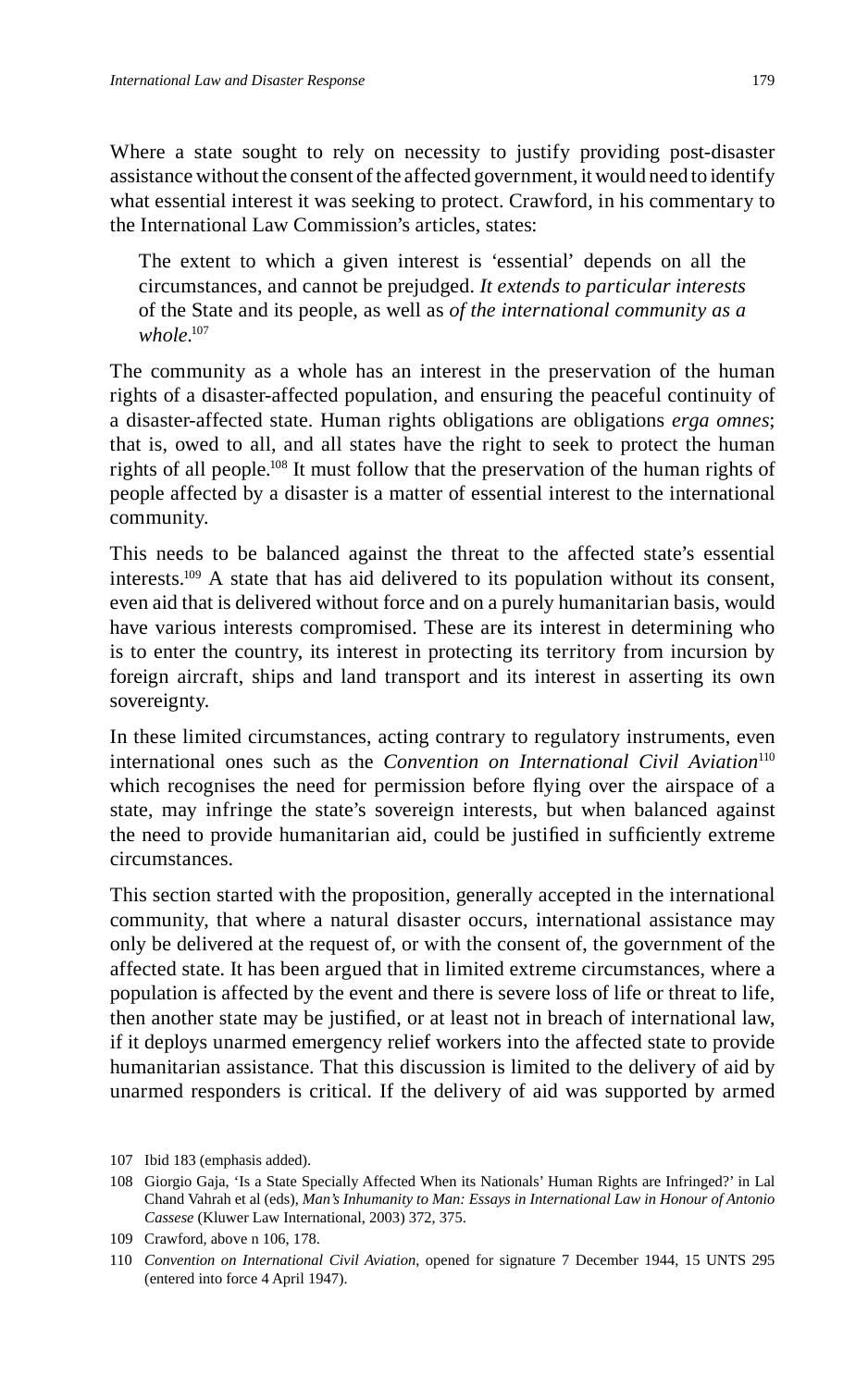forces then the law surrounding armed humanitarian intervention would apply. The use of force to deliver humanitarian relief is, at best controversial, and at worst illegal.111 Further, the use of armed responders would trigger international obligations under international humanitarian law that would define the rights of international organisations, and the obligations of combatants, to assist and protect the non-combatant population. Discussion on the delivery of humanitarian relief by armed forces is outside the scope of this paper.

With that limitation in mind it has been argued that delivery of post disaster relief by unarmed responders, without the consent of the affected state, would not be an infringement of the prohibition on the use of armed force and would not be a prohibited intervention in the domestic affairs of the affected state. It may infringe the sovereign rights of the affected state but if the circumstances were sufficiently dire, that could be justified by reference to the principle of necessity. Even so the argument is largely hypothetical. If the government of the affected state really does not want international disaster relief to enter their national territory, they may well choose to resist with normal border protection forces. It is unlikely that an assisting state would actually want to deploy unarmed resources if that level of resistance was to be encountered. Persons entering the affected state without permission may well find themselves in breach of that state's domestic laws and subject to arrest and prosecution for unlawful entry into the affected state's territory. If the assisting state's actions are truly consistent with international law, then there would be diplomatic pressure to protect the aid personnel but that is still exposing those individuals to a serious risk to their liberty and well-being. It is unlikely that an assisting state would want to provide disaster assistance to an affected population in the face of serious objections by the affected state.

The discussion above leads to the conclusion that in some, albeit hard to imagine circumstances, the provision of relief to a population that is seriously affected by a natural disaster may be justified even when aid is expressly refused by the government of the affected state. Even if such an extreme situation occurred or could be envisaged, for practical purposes delivering aid without consent is unlikely to occur. Any intervening state would need to be prepared to risk exposing its humanitarian workforce to possible violence, legal action and arrest in the affected state. The only time delivering aid without consent would be workable is if it is clear that the affected state's objections are in form only, and that the affected state neither can, nor intends to, enforce its objections.

The issue of whether aid can be delivered in the absence of consent, but also in the absence of objections, is the subject of the next scenario.

<sup>111</sup> See Alain Pellet, 'The Charter of the United Nations: A Commentary of Bruno Simma's Commentary' (2003–04) 25 *Michigan Journal of International Law* 135; Randelzhofer, above n 87; Keene, above n 101; Simma, above n 88; Téson, above n 101; Klintworth, above n 101; Brownlie, *Use of Force*, above n 86; Karoubi, above n 101, 230; Ronald C Santopadre, 'Deterioration of Limits on the Use of Force and its Perils: A Rejection of the Kosovo Precedent' (2003) 18 *St John's Journal of Legal Commentary* 369; Thomas M Franck, *Recourse to Force: State Action against Threats and Armed Attacks* (Cambridge University Press, 2002); Degan, above n 101; Yves Beigbeder, *The Role and Status of International Humanitarian Volunteers and Organizations: The Right and Duty to Humanitarian Assistance* (Marinus Nijhoff, 1991).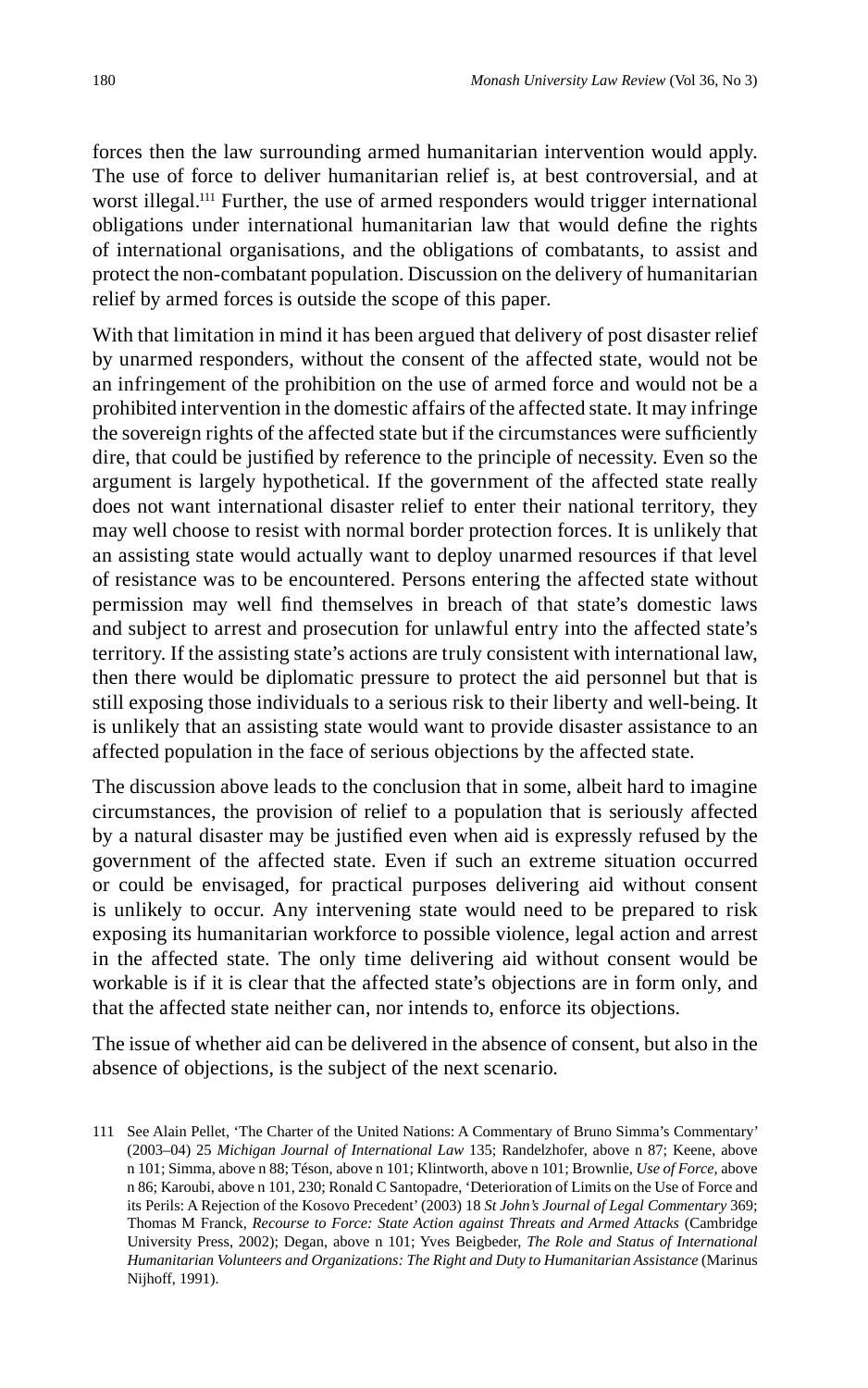# **C** *Scenario 2 — Intervention by Necessity*

The second hypothetical scenario is similar to the first. In this scenario the assisting state seeks to deploy aid and aid workers into the affected state where, as a result of the disaster, there is no effective government of the affected state or that government cannot be contacted. Such an event may arise in the South Pacific region.

In 2002, a cyclone in the Solomon Islands left the island of Tikopia without external contact.112 The Royal Australian Air Force (with the consent of the government of the Solomon Islands) flew over the island to determine whether or not there were survivors.<sup>113</sup> Had that cyclone impacted upon the capital, Honiara, it may have been impossible to contact what was left of the government to gain permission to enter the territory to provide relief assistance. If that were the case, a neighbouring state may want to respond by sending its navy, police or air force to determine whether there were survivors and to provide urgent assistance.

Again the scenario may be largely hypothetical as countries have international missions that could represent the state and that could be approached for permission to enter the sovereign territory of the affected state. It follows that a situation where an assisting state would seek to provide assistance to the affected state, but cannot contact any official from the affected state to obtain permission is extremely unlikely. Notwithstanding this, an argument can be made that *if* that situation arose, entering the territory of the affected state to deliver humanitarian assistance would not be a breach of international law.

The argument, based on necessity, has an analogy with domestic laws. Under Anglo-Australian law, a person's body is inviolate and a person cannot be subject to medical treatment, even where that treatment is in the person's best interests, unless he or she has consented. There is, however, an exception to that rule based on the doctrine of necessity. This exception is required to ensure that people who need medical treatment but who cannot give consent, because they are too young, not mentally competent or too badly injured, can still receive the treatment they require.

The principle of necessity is also part of international law $114$  and the essential elements of the principle were discussed in the previous section. Necessity can be relied upon to justify an action where that action is the only way for the state to safeguard an essential interest against a grave and imminent peril and the action does not seriously impair an essential interest of the state or states towards which the obligation exists, or of the international community as a whole.115

<sup>112</sup> *No Word from Pacifi c Island Hit by Cyclone* (29 December 2002) ABC News Online <http://www.abc. net.au/news/newsitems/200212/s755052.htm>.

<sup>113</sup> *Solomons to Ask Australia to Survey Cyclone-Hit Island* (30 December 2002) ABC News Online <http://www.abc.net.au/news/newsitems/200212/s755252.htm>.

<sup>114</sup> Judith Gardam, *Necessity, Proportionality and the Use of Force by States* (Cambridge University Press, 2004); Crawford, above n 106, 178–86.

<sup>115</sup> Crawford, above n 106, 178.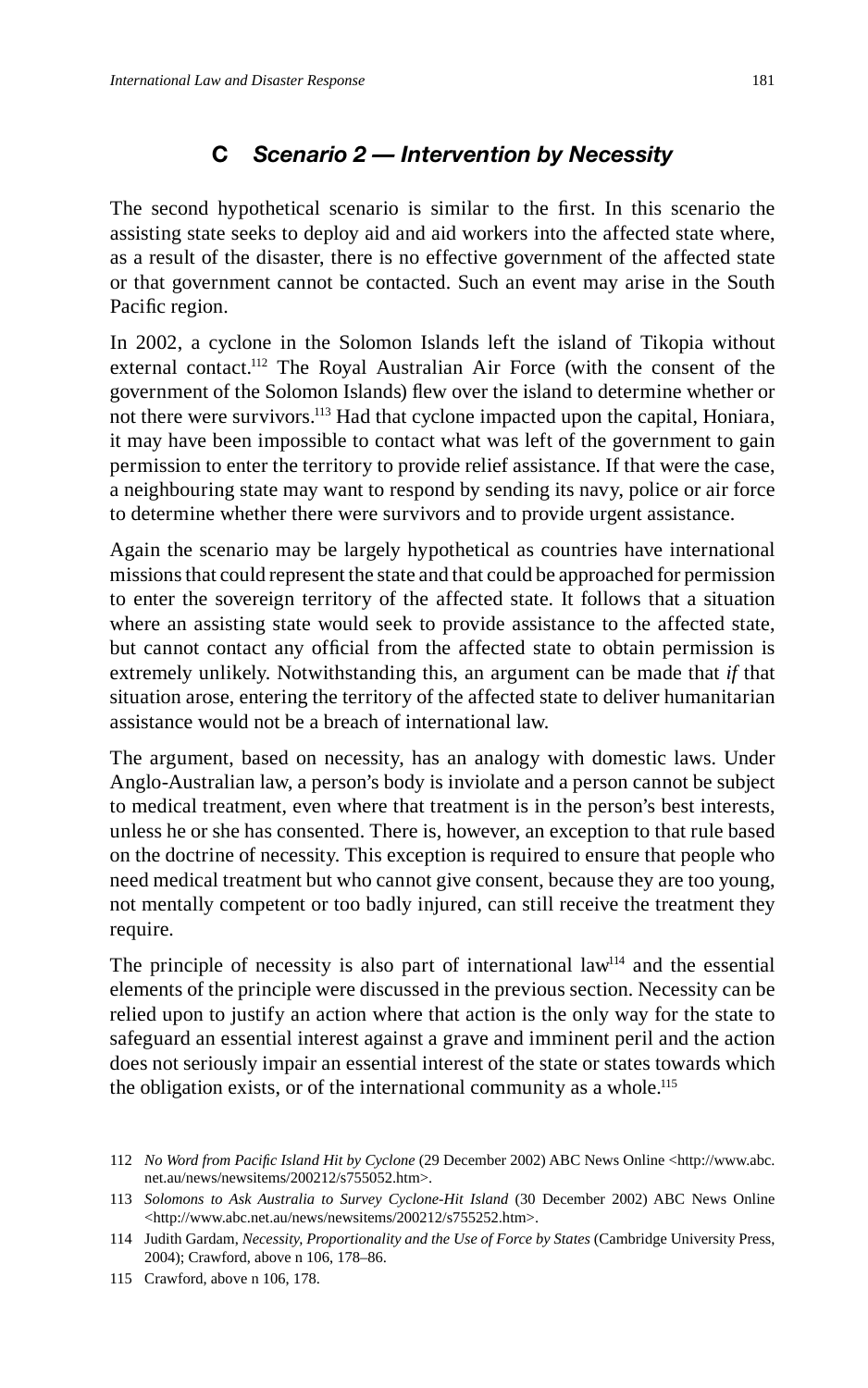Staying with the example of the Solomon Islands, a report prepared by the Australian Strategic Policy Institute identified a number of key Australian interests that would be affected if the Solomon Islands were allowed to 'fail' as a result of military instability and civil unrest.116 Similar interests would also be exposed if the Solomon Islands were left devastated by a natural disaster. The interests involved would include Australia's interest in preventing the Solomon Islands from becoming lawless state that may encourage 'drug smuggling, gunrunning, identity fraud and people smuggling'.117 International criminal activities would be even more attractive for a population if they were left devastated and forgotten after a disaster and needed to undertake some economic activity to survive. Devastation by a natural hazard event would lead to social and economic collapse that in turn could lead to violence and crime and 'there would be a high likelihood that such problems would prove contagious to other countries in the region'.118 The collapse of a state, such as the Solomon Islands, would deprive Australia of 'business and investment opportunities which … are potentially valuable'.<sup>119</sup> Finally failing to go to the aid of a Pacific Island state, such as the Solomon Islands, would affect Australia's international standing.<sup>120</sup>

The essential interests of Australia as the assisting state have been identified. Where there is no way to communicate with the affected population or the government of the affected state, due to the disruption caused by the disaster, responding with emergency personnel to conduct a search and rescue mission would be the only way to protect those interests.

Where the objective is to save the affected population and restore working government there is no significant risk to the essential interest of the affected state. Deploying defence and emergency services to help a government get reestablished and to provide aid to the community is not a significant threat to the interests that the state may have in protecting its territorial and sovereign integrity, and may even enhance that state's interest.

It follows that a country could rely on the principle of necessity to justify sending a ship into a foreign port or an aircraft over foreign airspace to provide humanitarian assistance to an affected population and to establish communications with whatever government there may be following a natural disaster.

In conclusion, despite the assertion that post-disaster humanitarian aid can only be delivered with the consent of, or at the request of, the government of the affected state, it is argued here that where the government has ceased to function or cannot be contacted, it would be consistent with international law for a friendly nation to deploy humanitarian aid provided the aid is delivered in accordance with humanitarian principles and the actions are limited to acting in the best

<sup>116</sup> Elsina Wainwright, 'Our Failing Neighbour: Australia and the Future of Solomon Islands' (Report, Australian Strategic Policy Institute, 2003).

<sup>117</sup> Ibid 14.

<sup>118</sup> Ibid.

<sup>119</sup> Ibid.

<sup>120</sup> Ibid 14–15.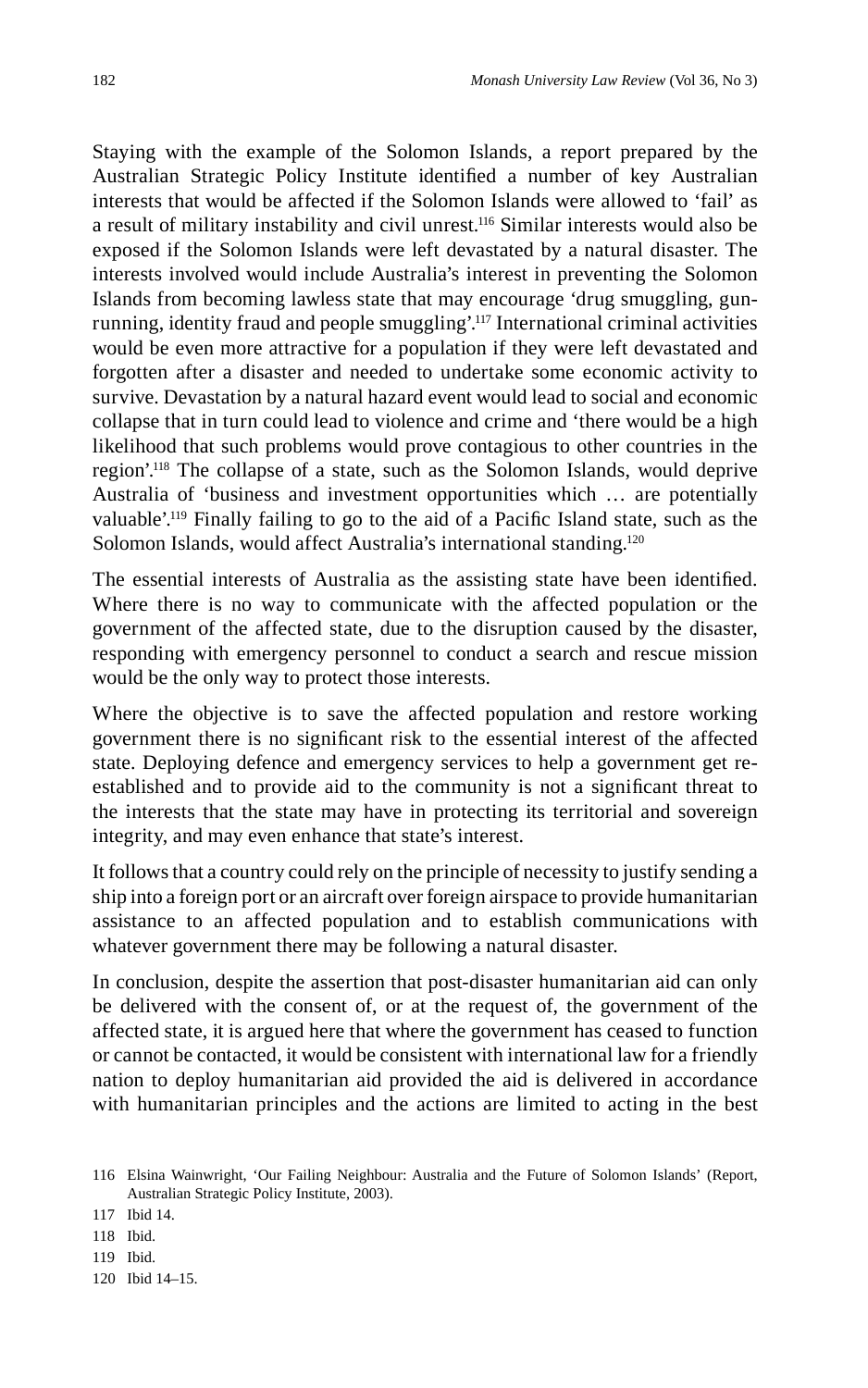interests of the state and its affected population. Once a working government could be re-established, the responsibility for managing the disaster response would again revert to that government.

## **D** *Scenario 3 — Intervention to Protect One's Own State from the Effects of the Disaster*

In this scenario the assisting state wants to deploy assets to protect itself from the effects of the disaster. This situation may arise if a state wants to provide relief to an affected community to stop refugee flows into its own territory.<sup>121</sup> A similar argument would arise where two countries share a land border and a wild fire may be threatening to burn from one country to another. In that case the assisting state may reasonably think that if it can fight the fire on the affected state's territory it will be able to stop it before it spreads onto its own territory where fire-fighting operations will be more complex.

The difference between this scenario and the first hypothetical scenario of intervention to provide humanitarian relief is motivation. In the first scenario, the assisting state claims to be acting out of purely humanitarian concern for the affected population, whereas in this scenario the concern is to protect the assisting state's interests. Notwithstanding this difference, assuming that the aid that is delivered is appropriate and delivered in accordance with humanitarian principles of neutrality, impartiality and humanity, then there should be no significant difference in legal conclusion. If the intention of the assisting state is to provide genuine assistance to the affected community (and not just ensure the affected population does not cross a national border) then its motive is not relevant.122

If the assisting state were to deploy resources into the affected state to control a flood or to fight a fire that was threatening the population or vital assets in the affected state, the same principles should apply. The International Law Commission's articles on necessity<sup>123</sup> in essence provide that an action by a state is justified if it is the only way to safeguard an essential interest of the state, and does not impair another state's essential interest.<sup>124</sup> Provided the intervention is reasonable and limited to doing only that which is necessary to control the spread of the hazard, this would also be justified by necessity.

Brownlie refers to the principle that a state can take action within the territory of another state as a 'special case of necessity'. He states:

Some instances may be considered in which serious danger to the territory of a state arises otherwise than as a result of a use of armed force. Thus if state B controls the upper, and state A the lower reaches of a river, and

<sup>121</sup> Commonwealth, *Parliamentary Debates*, House of Representatives, 4 December 2008, 12549–61 (Kevin Rudd, Prime Minister).

<sup>122</sup> See also Téson, above n 101.

<sup>123</sup> Crawford, above n 106, 178.

<sup>124</sup> Ibid.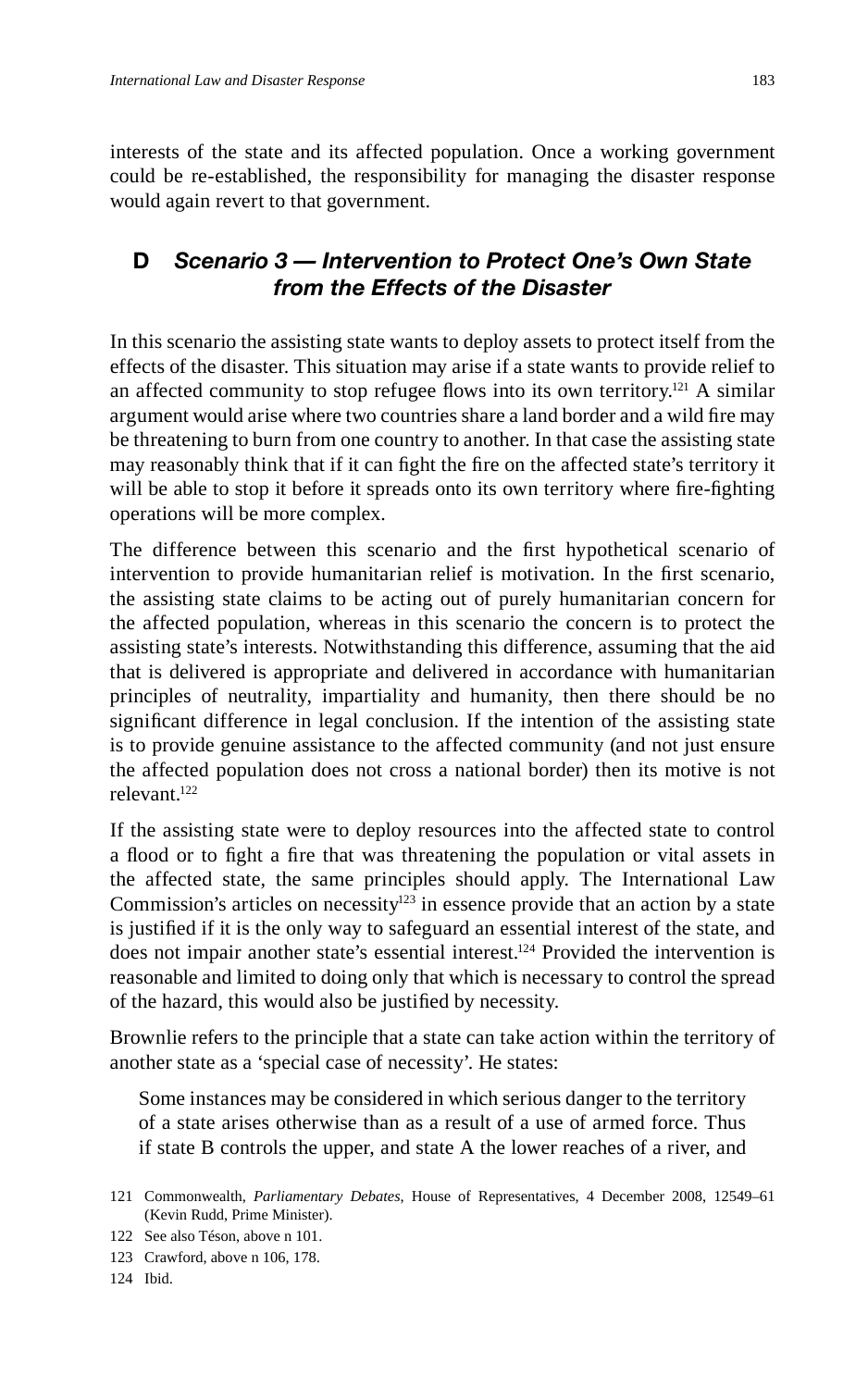reservoirs on the territory of state B are threatened by natural forces, or the territorial authorities negligently or wantonly loose quantities of water, causing a threat of floods to state A, the latter would seem to be justified in taking preventive action on the territory of state B. Such action should be immediately reported to the Security Council, its particular purpose made known to the government of state B, and the situation must be such that previous complaint to the local authorities would not have provided an adequate or timely remedy.125

Seamone argues that there is a rule of customary international law that requires states to at least inform their neighbours of potential transboundary threats; that is, to warn their neighbour if they are aware of a hazard in their territory that may flow across the boundary and impact upon their neighbour.<sup>126</sup> Further, he argues, governments have established standards to deal with some transboundary hazards such as fires, oil spills and nuclear accidents, $127$  and that there is at least an argument that states have an obligation to cooperate to prevent or mitigate catastrophic transboundary events.<sup>128</sup> If this is correct, that is, if there is a duty to cooperate over significant transboundary hazards, then it follows that where an assisting state moves into an affected state to contain a hazard, the fact that the affected state is at least under a duty to cooperate means that any infringement of the affected state's sovereign rights by the unauthorised crossing is justified. If, in effect, the affected state refuses to do what the state is required to do, then it is easier to argue that there is no serious threat to any that state's essential interests and so the requirements of necessity are met and the intervention is justified.

To conclude this discussion, it is at least arguable that sending personnel into an affected state to deal with a hazard before its effects have an impact upon the assisting state can be justified, again by reference to the notion of necessity. Here again, in avoiding the prohibition on the use of armed force the assumption must be that the resources to be deployed are unarmed; that is, there is no use of 'force' as defined in the Charter of the United Nations<sup>129</sup> and discussed in detail above.

Once again, political reality also needs to be addressed. If the affected state really does not want the assisting state's help, and is prepared to resist by force, or to arrest any incoming aid workers, then the issue of deployment is unlikely to arise.

125 Brownlie, *Use of Force*, above n 86, 376.

<sup>126</sup> Seamone, 'Wishing on a Star', above n 64, 1132.

<sup>127</sup> Evan R Seamone, 'The Duty to "Expect the Unexpected": Mitigating Extreme Natural Threats to the Global Commons such as Asteroid and Comet Impacts with the Earth' (2003) 41 *Columbia Journal of Transnational Law* 735, 774.

<sup>128</sup> Seamone, 'Wishing on a Star', above n 64, 1126.

<sup>129</sup> *Charter of the United Nations* art 2(4).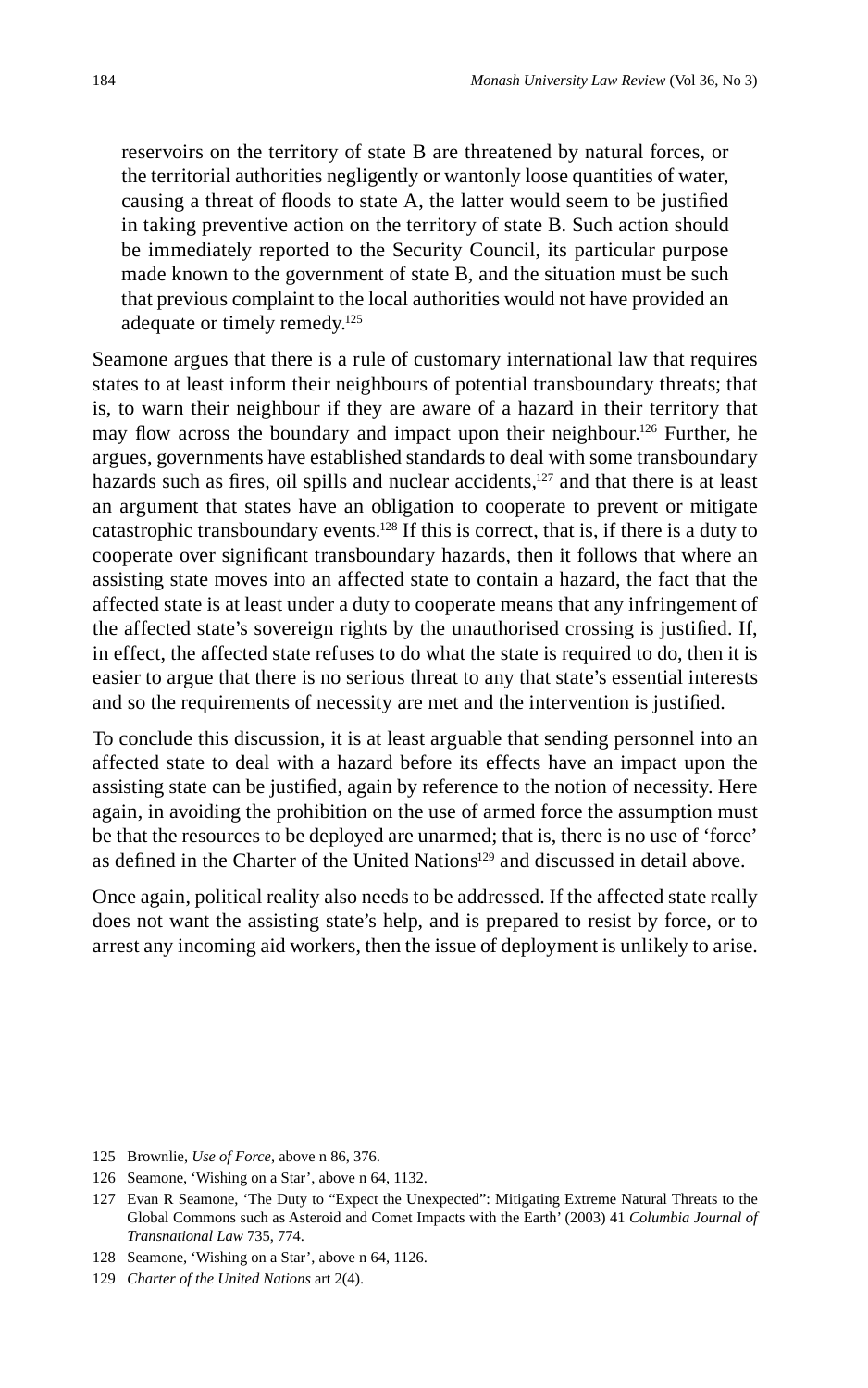## **E** *Scenario 4 — Intervention under the Auspices of the United Nations*

Intervention in matters that fall essentially within the domestic jurisdiction of a state is prohibited, $130$  as is the use, or threat, of force, $131$  unless such actions are authorised by the Security Council.<sup>132</sup> The Security Council can, however, authorise intervention up to and including the use of force, if that intervention is required in order to deal with a threat to international peace and security.133 Provisions authorising the application of sanctions or the 'complete or partial interruption of economic relations and of rail, sea, air, postal, telegraphic, radio, and other means of communication, and the severance of diplomatic relations'<sup>134</sup> and the use of armed force<sup>135</sup> would not appear to be relevant to the delivery of humanitarian assistance. As the International Court of Justice stated:

the protection of human rights, a strictly humanitarian objective, cannot be compatible with the mining of ports, the destruction of oil installations, or again with the training, arming and equipping of the *contras*. 136

The United Nations did, however, endorse military action to facilitate the delivery of humanitarian aid in Somalia in 1992. In that instance, conflict in Somalia was providing a substantial barrier to the delivery of aid. The objective of this resolution was to ensure that humanitarian aid could be delivered to the people suffering in Somalia. At that time, the international community was already in Somalia attempting to deliver aid but was being frustrated by violence directed toward United Nations and non-government organisation personnel, and the theft of aid supplies. Somalia had no government and was the subject of great internal violence. To call upon Chapter VII, however, there had to be a threat to international peace and security.

Only two speakers on the motion to authorise Chapter VII action specifically addressed the question of how the situation in Somalia represented a threat to *international* peace and security. The representative from Cape Verde argued that the situation in Somalia had

an international dimension — in view of the fact that, because of its repercussions on neighbouring States, it is imperilling the stability and security of the whole region.<sup>137</sup>

The representative from Morocco submitted that the situation posed:

<sup>130</sup> Ibid art 2(7).

<sup>131</sup> Ibid art 2(4).

<sup>132</sup> Ibid Chapter VII.

<sup>133</sup> Ibid arts 39, 41, 42.

<sup>134</sup> Ibid art 41.

<sup>135</sup> Ibid art 42.

<sup>136</sup> *Nicaragua v United States of America* [1986] ICJ Reports 14 [268].

<sup>137</sup> *Provisional Verbatim Record of the Three Thousand One Hundred and Forty Fifth-Meeting*, UN SCOR, UN Doc S/PV.3145 (2 December 1992) 19.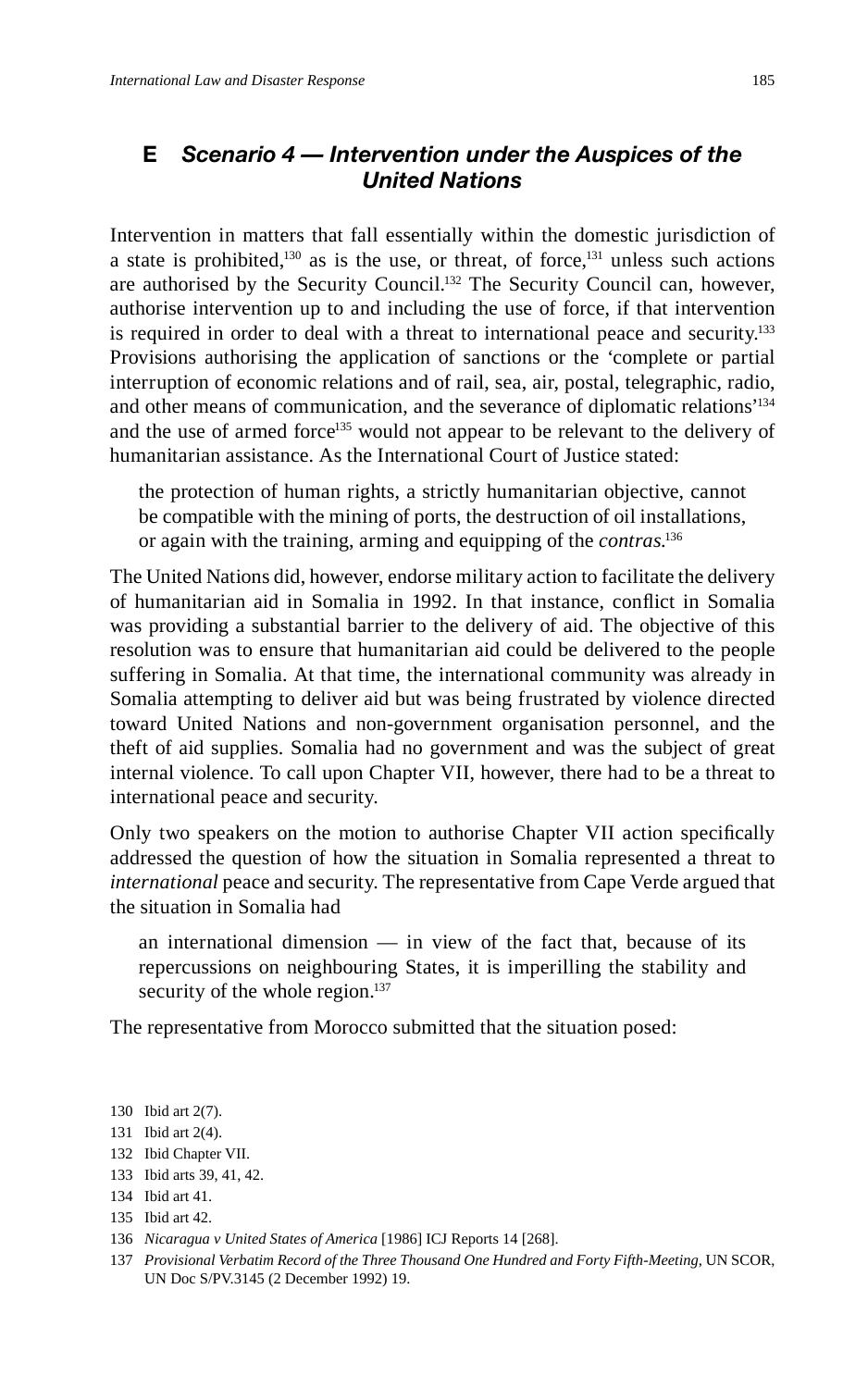a real threat for the Horn of Africa, a region already suffering from famine, civil wars and massive refugee flows. Hence it is also a threat to international peace and security.<sup>138</sup>

The Security Council determined that:

the magnitude of the human tragedy caused by the conflict in Somalia, further exacerbated by the obstacles being created to the distribution of humanitarian assistance, constitutes a threat to international peace and security.<sup>139</sup>

The Security Council authorised 'the Secretary-General and Member States … to use all necessary means to establish as soon as possible a secure environment for humanitarian relief operations'.140

The situation in Somalia was described as 'unique', $^{141}$  'exceptional', $^{142}$ 'unprecedented'143 and 'extraordinary'.144 It was a situation not only of extreme human suffering, but also violent action by warlords frustrating international efforts to deliver aid as well as threatening international aid workers and United Nations staff. The armed forces were not deployed to deliver aid, but to provide a secure environment so that humanitarian workers could deliver the aid.

It is possible that a situation similar to that in Somalia could again arise following a natural disaster. If the impact of the disaster was so significant that effective government was lost, and people were subject to violence either by opportunistic 'warlords' or just by fellow humans forced to resort to violence to secure what they need to survive, then there could again be a threat to international peace and security. In that case the Security Council could again take action under Chapter VII to secure a response to the humanitarian crises.

As with the other scenarios considered here, there is legal power to deliver aid without the consent of the affected state, but again the circumstances where that could be justified will be rare. In 2008, there were calls for the Security Council to authorise intervention to allow the international community to deliver humanitarian aid to Burma following Cyclone Nargis.<sup>145</sup> Notwithstanding the death toll and the difficulties in getting aid to the affected population, the matter was not put before the Security Council for a decision under Chapter VII.

143 Ibid 30, 44.

<sup>138</sup> Ibid 44.

<sup>139</sup> *Security Council Resolution 794 (1992) [On Measures to Establish a Secure Environment for Humanitarian Relief Operations in Somalia]*, SC Res 794, UN SCOR, 3145th mtg, UN Doc S/RES/794 (3 December 1992).

<sup>140</sup> Ibid para 10.

<sup>141</sup> *Provisional Verbatim Record of the Three Thousand One Hundred and Forty Fifth Meeting*, UN SCOR, UN Doc S/PV.3145 (2 December 1992) 7.

<sup>142</sup> Ibid 12, 46.

<sup>144</sup> Ibid 40.

<sup>145</sup> Evans, above n 100; Kouchner, above n 100.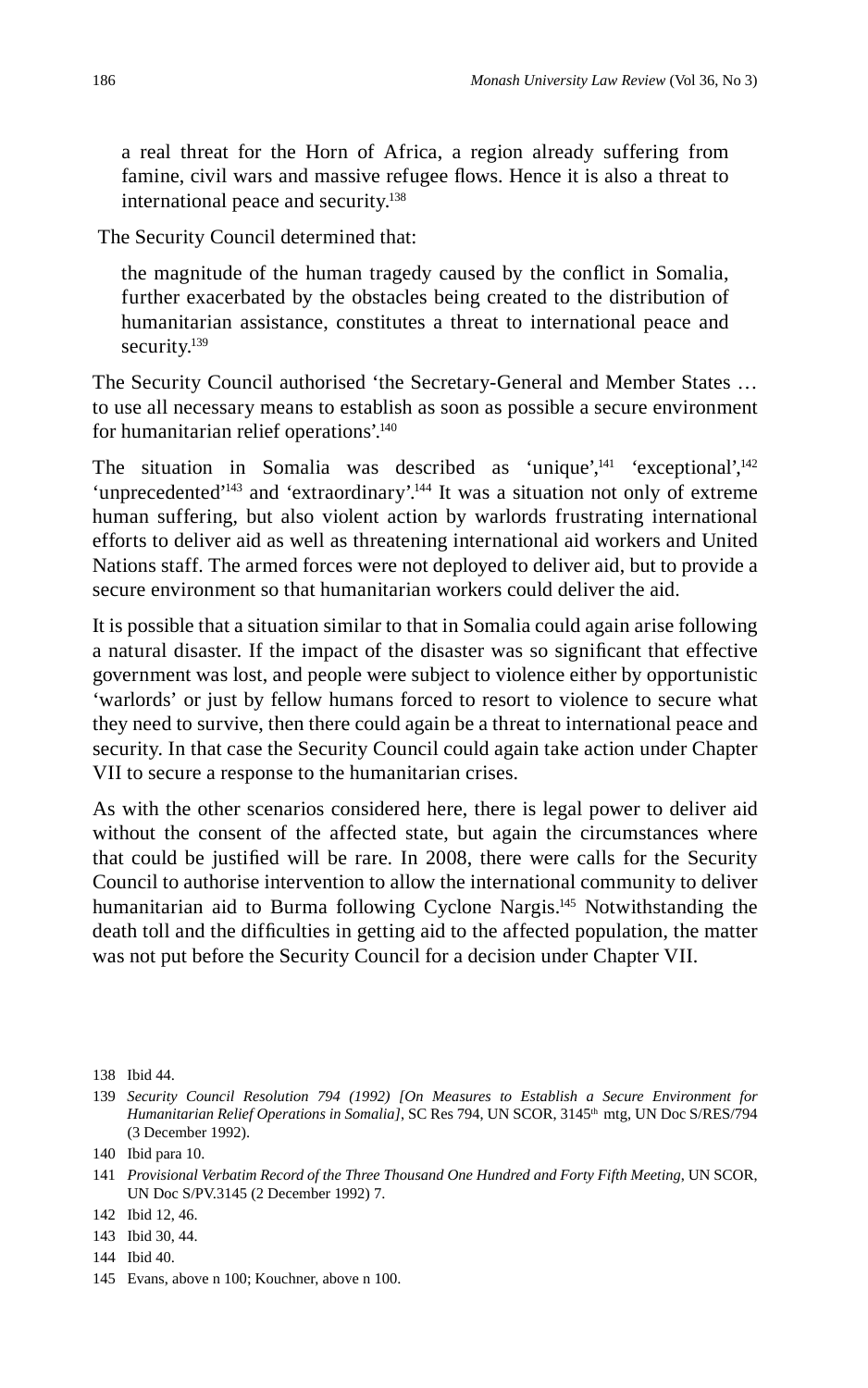# **F** *Conclusion on the Right to Provide Aid*

In this paper, the starting proposition was that the international community cannot deliver aid to an affected state, except with the consent of the government of the affected state. This is a generally accepted proposition that gives effect to the principle that international law is based on the sovereign equality of states and the primary responsibility for managing a crisis rests with the government of the affected state. It would be an affront to sovereign and territorial integrity to provide assistance without a request, or at least consent, for that action.

That proposition has been tested here. It was noted that under international law there are two key provisions that have an impact upon the delivery of aid; one is the prohibition on the use of force, and the second is the prohibition on intervention in matters that are essentially within the domestic jurisdiction of states.146 In considering whether it is accurate to say that aid can *never* be given without consent, four scenarios were suggested.

It is argued that, in law, uninvited aid to a disaster-affected community could be given where there is a compelling humanitarian need — 'force' in art 2(4) of the United Nations Charter means 'armed force' or 'armed attack', so the use of unarmed responders, whether civilian aid workers or even unarmed soldiers, to provide assistance after a disaster would not be an example of an unlawful use of force. In these circumstances it was argued that the delivery of truly needed, urgent humanitarian aid would not be an unlawful interference in the domestic affairs of the state, but would be a breach of territorial sovereignty that could, however, be justified if the need was great enough.

Uninvited aid could also be justified as being consistent with international law where there is a humanitarian need and no effective government or no way to contact the government to get consent — this scenario identified that necessity is part of international law. Under these provisions it must be lawful to provide aid that is required, and in the best interests of the recipients.

A neighbouring state may be justified in providing disaster relief to a neighbouring state where there is a need to protect the intervening state from the effect of the disaster — again necessity suggests such a right and this is supported by commentators and developing international obligations on countries to cooperate to deal with transborder disasters.

Finally disaster relief could be provided if there was action by the Security Council under Chapter VII — the action of the Security Council in responding to the humanitarian crisis in Somalia in 1992 shows that a humanitarian crisis *can* be a threat to international peace and security, but there the crisis was coupled with lawlessness and violence. While it may be that such a situation could arise again, it is unlikely from a sudden onset natural disaster.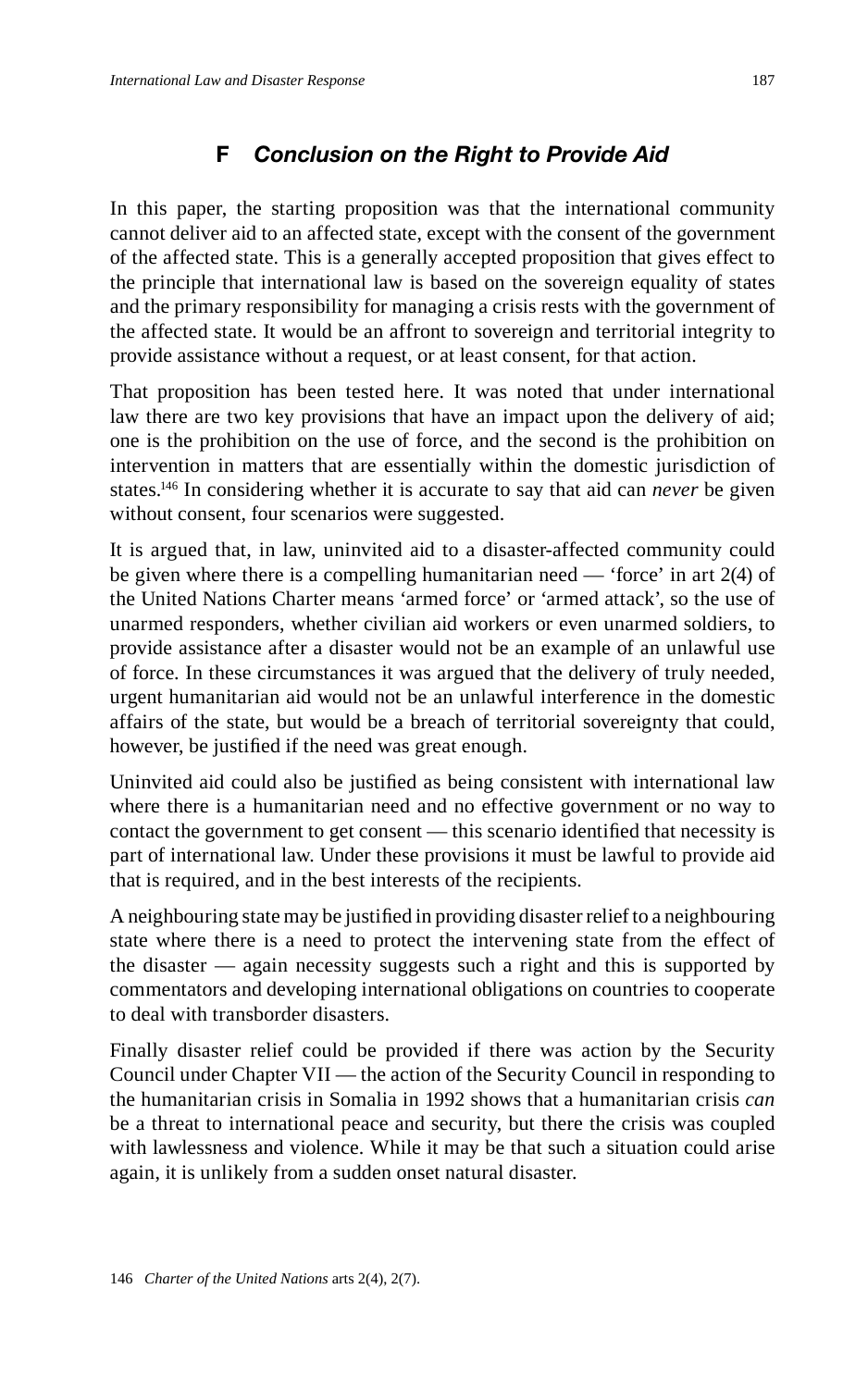It is argued, therefore, that in some extreme circumstances, an assisting state could deliver aid to an affected population without the consent of the affected state, but the circumstances where this might happen are rare to the point of being almost unimaginable. Although the delivery of aid or an emergency response without the consent of the affected state is theoretically justifiable, it is unlikely to happen.

The most likely situation where aid might be delivered without the consent of the affected government will arise in the South Pacific, where a small island state may well be overcome by a disaster (a tsunami or a cyclone) and resources from a neighbour such as Australia may be despatched to fly over, or sail into, the territory to commence assistance and to deliver aid to the affected population and restore the capacity of the local government to re-establish itself. Even this situation will be unlikely, because even if the government located in the affected state cannot be contacted, they are likely to have foreign missions that can give the necessary permission.

The result is that for all practical purposes international law requires that postdisaster aid can only be delivered with the consent of, or at the request of, the government of the affected state.

#### **IV CONCLUSION**

At the end of this paper, the first conclusion that may be drawn is that international law does not require states to come to the aid of other states. States do assist disaster-affected states for reasons of humanity and for political reasons, but not because such a response is required as a matter of international law.

It follows that a state is not required to offer disaster assistance to an affected state but may do so. The question of what aid to offer, and whether to offer aid directly or indirectly through funding relief organisation, is a matter for the donor state. Whether to accept assistance is a matter for the affected state.

Second, for all practical purposes, post-disaster assistance may only be given with the consent of the government of the affected state. There are arguments that could be used to justify the delivery of humanitarian aid in the absence of permission of the affected states, $147$  but it has to be conceded that the circumstances in which this could be justified are so unlikely that it is appropriate to consider that disaster relief can only be provided at the request, or with the consent, of the affected state.

What follows from these conclusions is that the welfare of disaster victims depends on the good will of states and their willingness to respond rather than any edicts or compulsion in international law. Developing the capacity of regional organisations, such as the Association of Southeast Asian Nations ('ASEAN'),

<sup>147</sup> These were: the delivery of humanitarian assistance to meet a dire and unmet need; intervention by necessity when the affected state could not be contacted; intervention to protect one's own state from the effects of the disaster; and intervention under the auspices of the United Nations Security Council.